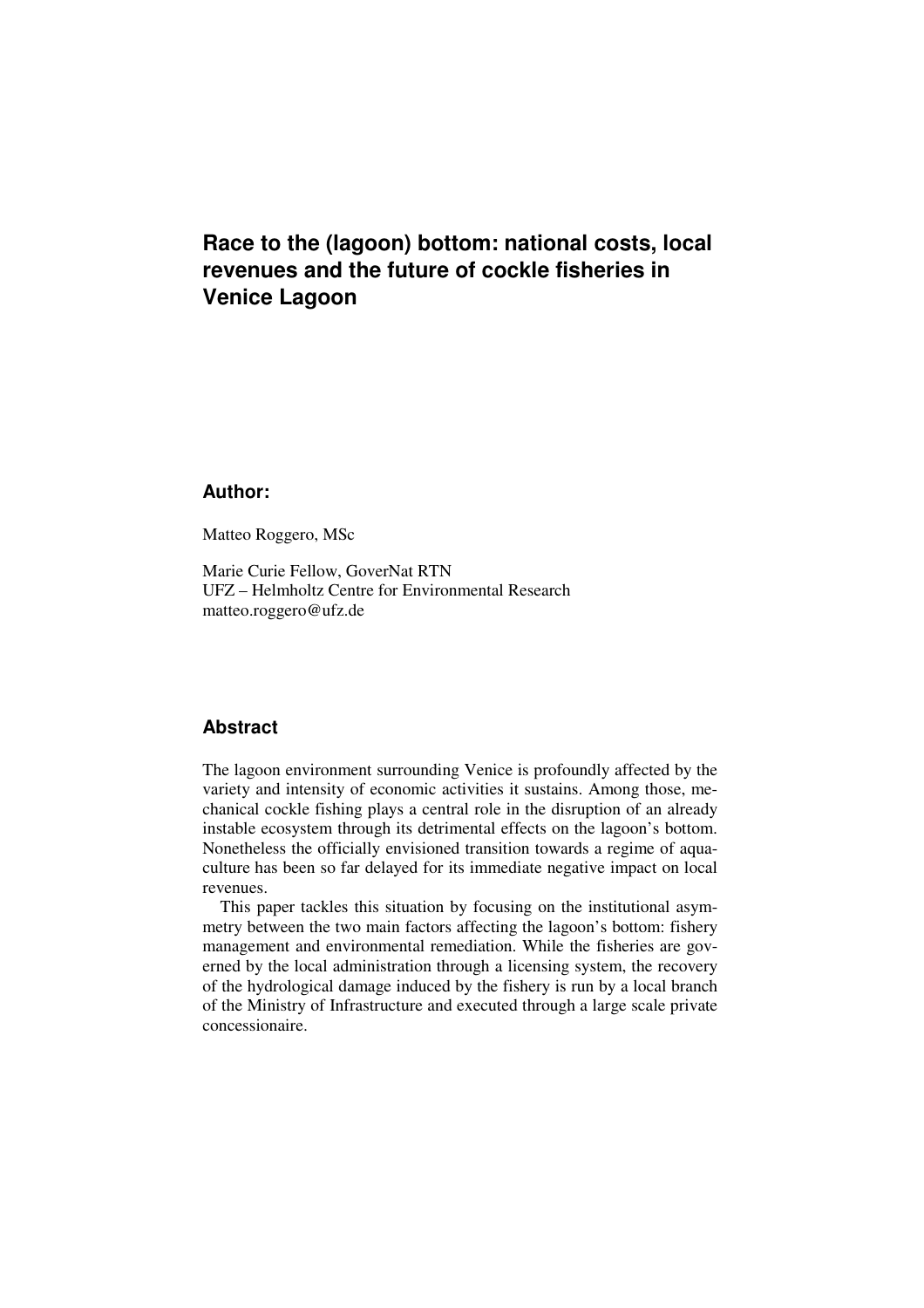The analysis establishes a link between the institutional mismatch (Type I vs. Type II) and the cross-level asymmetry in cost distribution and highlights the role of the latter in establishing and reinforcing cost shifting practices from the local to the national level. The resulting overall governance structure appears thus to be locked into a regime of permanent damage and remediation, preempting any possibility for a transition towards the both less costly and less disruptive regime of aquafarming.

In such a context, both local and national actors are likely to oppose any re-scaling of water governance as this would, on the one hand, erode the indirect cross-subsidization local actors currently enjoy and, at the same time, subtract constant and secure national funding to those actors dealing with remediation activities in the world heritage lagoon.

# **Keywords**

Multi-level governance, fiscal federalism, environmental institutions, transaction costs, cost distribution, coordination, cockle fishery, water governance, environmental remediation.

# **Legend**

| <b>CCC</b> | Coordination and Control Committee (Comitato di Coordinazione |  |
|------------|---------------------------------------------------------------|--|
|            | e Controllo                                                   |  |
| <b>CVN</b> | Concessionaire (Consorzio Venezia Nuova)                      |  |
| <b>MAV</b> | Venice Water Authority (Magistrato alle Acque di Venezia)     |  |
| PoV        | Province of Venice                                            |  |
| <b>SPA</b> | Special Protection Area                                       |  |
| <b>WFD</b> | (European) Water Framework Directive                          |  |

### **Introduction**

The lagoon environment surrounding Venice is profoundly affected by the variety and intensity of economic activities it sustains. Located in Italy, at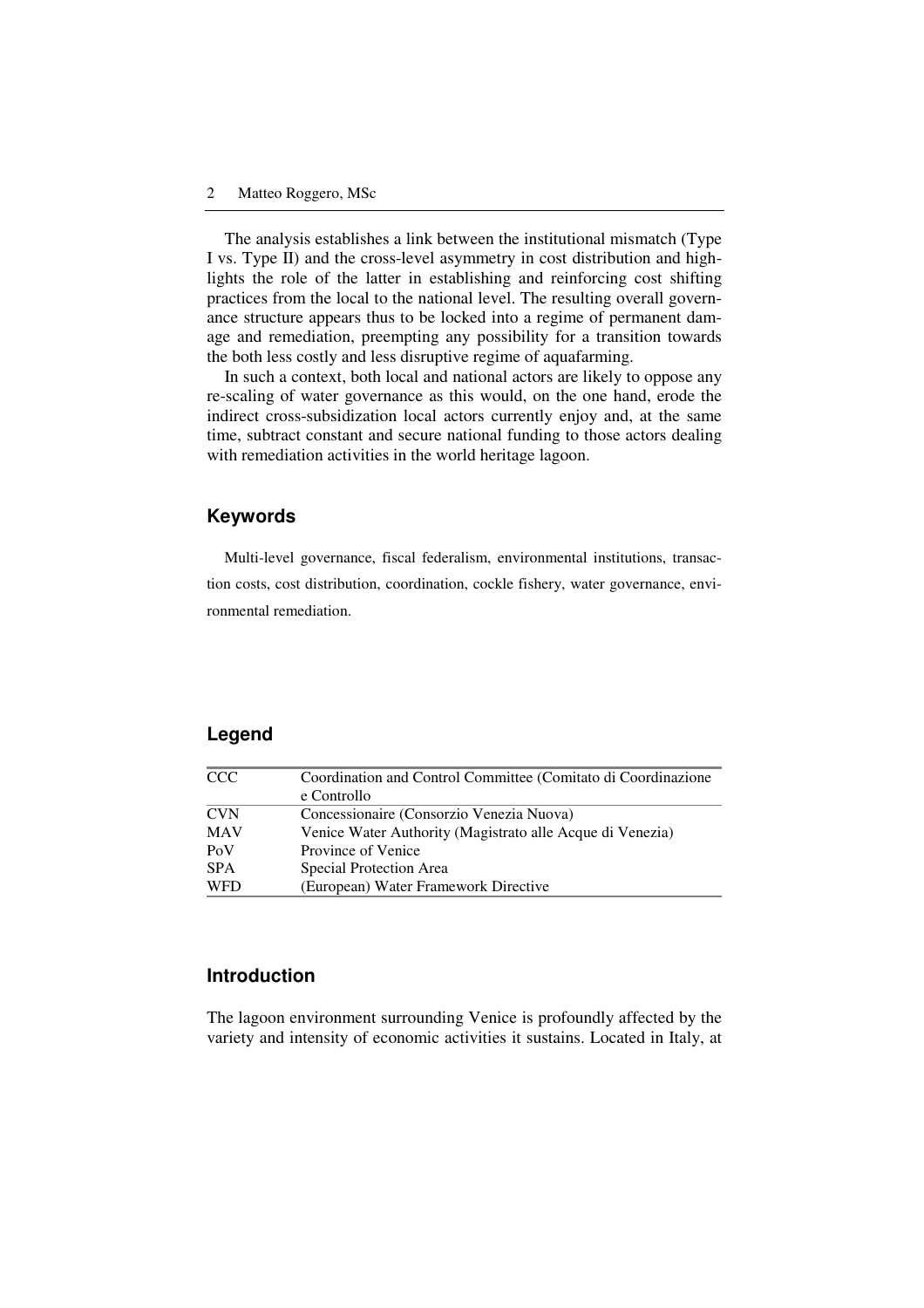the north-western end of the Adriatic Sea, the lagoon area hosts the roughly 250.000 dwellers of the Venice Municipality (60.000 only on the historical centre of Venice), part of a broader metropolitan area of 1.600.000. Moreover, due to both its natural an artistic heritage, Venice represents the most visited tourist centre of Italy, hosting yearly more than 20 million visitors from all over the world (Source: Wikipedia.org).

Venice Lagoon encompasses a tourist and commercial transportation hub of national relevance: freight and cruise ships enter the lagoon every day through 11m deep shipping channels, dredged for such a purpose in a lagoon which is one meter deep in average. The harbour capacities of Venice have also played a central role in its evolution as a petrol-chemical refinery centre, storing deliveries from the Mediterranean Sea and serving the rest of Northern Italy. Completing the picture, agricultural activities take place both within the lagoon (St. Erasmus island) and around it, while fisheries represent an important source of income in the lagoon's economy and deliver produce for nation-wide markets.

All of these activities place direct pressures upon the lagoon ecosystem and are in turn affected by its conditions: both small and large scale navigation activities are deeply affected by the hydrological regime of the lagoon; agricultural produce depends on the chemical qualities of the soil and suffers from flooding events; while fisheries strongly depend, first of all, on water and sediment quality conditions. As a densely urbanised area, finally, Venice is under the pressure of flooding events, increasing in both quantity and extent and strongly connected with the hydrological regime of the lagoon.

Conversely, there will be no lagoon without human intervention: the lagoon in its present form has been only made possible through the river diversions in the past, halting the natural process of sedimentation that has created nothing less than the entire Padan plain. In the present, its very preservation would not be possible without continuous human interventions, which require the diversion of an equally continuous stream of resources into reconstruction and remediation activities. The relationship between human activities and the ecosystem are therefore intertwined: there will be no thriving economy without a healthy lagoon, but without a thriving economy there would be no lagoon as we know it today.

In the following we focus on one of the several economic activities taking place in the lagoon: mechanical cockle fishing. More specifically, we address the mutual dependence between economic and ecological system along the institutional arrangements that regulate fishery activities and environmental remediation in the lagoon. We subsequently provide an analy-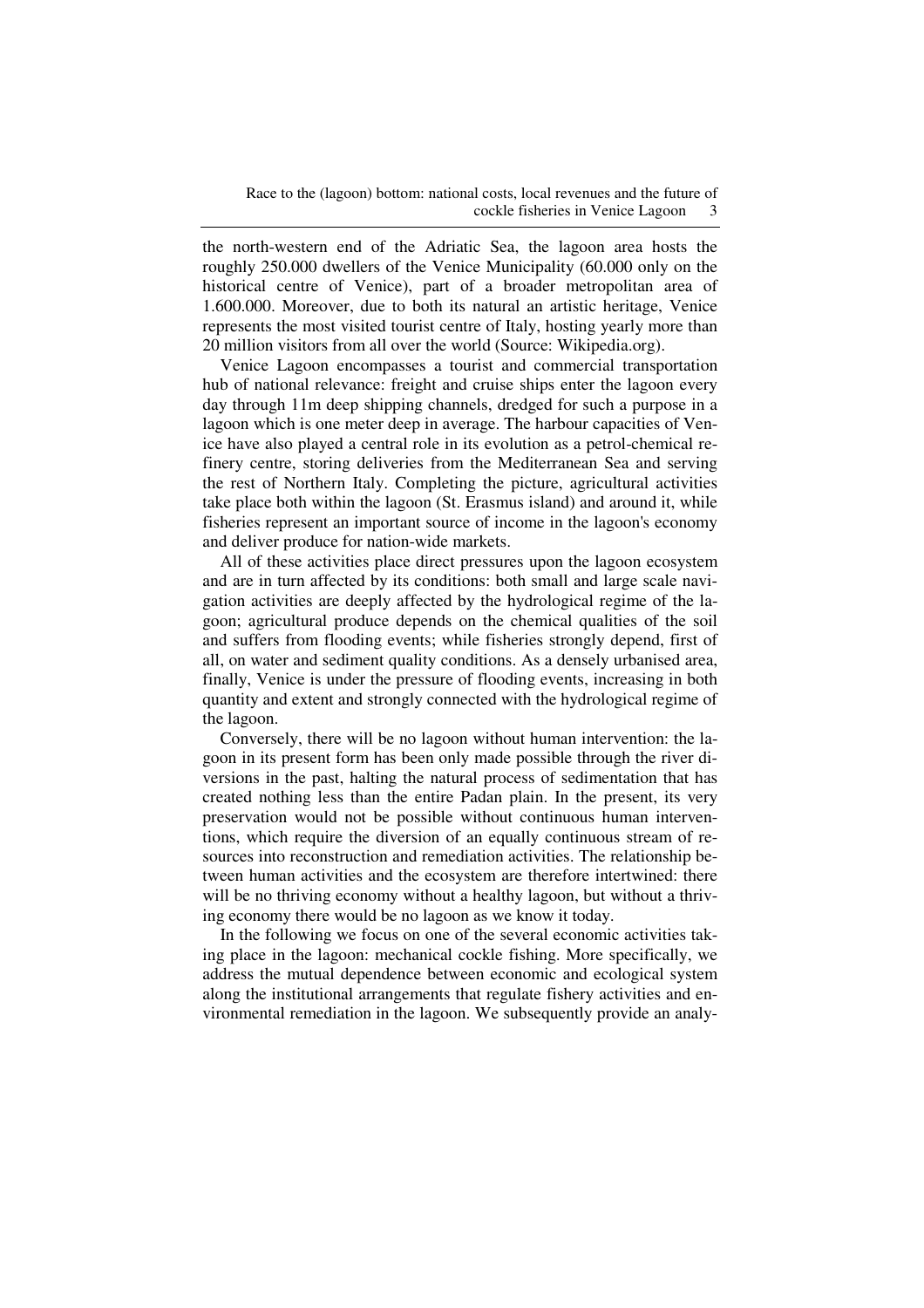$\overline{a}$ 

sis of the fishery regime and couple it with the institutional structures underlying morphological remediation in the lagoon.

The trait d'union that justifies this joint analysis is constituted by the morphological damage connected with mechanical fishing activities: being performed through suction dredging devices, mechanical cockle fishing has significant detrimental effects on the lagoon morphology. Even though such a detrimental side could be considerably reduced through an aquafarming regime, this officially endorsed and envisioned institutional transition lingers since years.

Our analysis seeks an explanation for this circumstance in the distribution of costs and benefits – hence in the institutional configuration – of both cockle fisheries and remediation: the asymmetry between those enjoying the benefits and those bearing the costs of the current regime, we argue, makes it unlikely for the transition to happen.

Furthermore, such an asymmetrical distribution becomes increasingly controversial in the light of the European Water Framework Directive and its rather novel ecological, economic and procedural dimensions. Moving decidedly towards ecological quality of water bodies and introducing transparency and reporting practices that include economic analysis of measures and interventions, the WFD has the potential to unravel this asymmetry – its implementation potentially facing stiff resistance from those who most benefit from the present situation<sup>1</sup>.

The perspective chosen for an institutional analysis of both fishery and remediation regimes focuses on recent insights from the literature on multi-level governance and characterises both set-ups along the Type I / Type II dichotomy elaborated by Marks and Hooghe (Hooghe and Marks 2000; Marks and Hooghe 2003, 2004). In particular, the two governance systems seem to produce agencies which adhere to such dichotomy under two crucial dimensions: the link to political/administrative boundaries and the multi-purpose vs. single purpose divide. From this perspective the agency running the fishery regime can be ascribed to Type I, while the central role in the remediation regime is played by an agency closely resembling Type II.

<sup>1</sup> Interestingly, the WFD distinguishes water uses from water services. For the latter, identified in water supply for drinking as well as industrial and irrigation purposes, the WFD goes even further as to require a balance between access and contributions from the three main user groups: urban dwellers, industry, agriculture. This requirement (though weakened by several exemption possibilities) goes under the concept of economic water provision and represents a threat to the currently widespread regime of cross-subsidisation in water provision in the EU.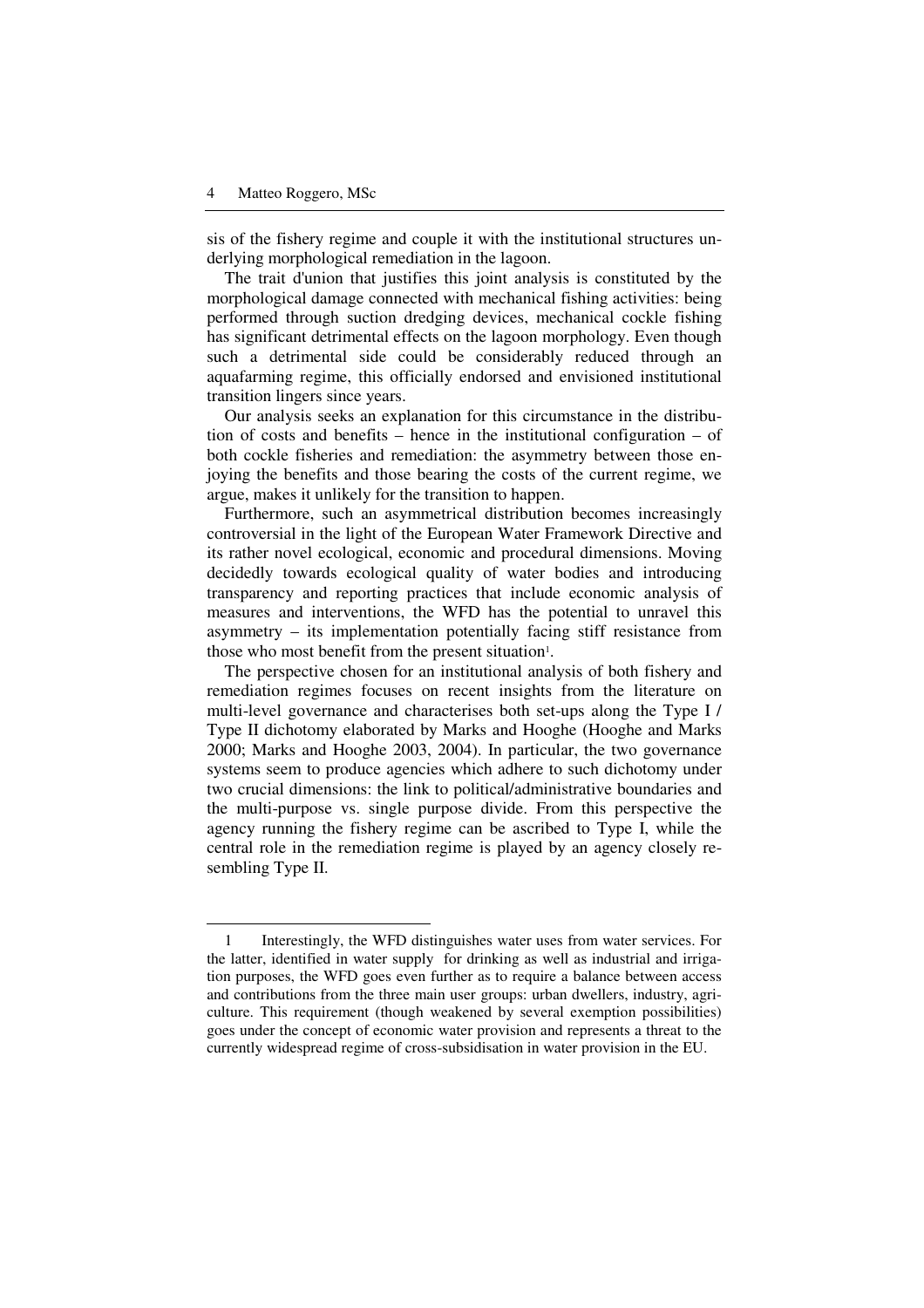Race to the (lagoon) bottom: national costs, local revenues and the future of cockle fisheries in Venice Lagoon 5

Interestingly, in both cases an economic rationale can be found that justifies the specific choice of institutional arrangement: an analysis made on cost-effectiveness terms makes both agencies appear, per se, as sensible options for the tasks they are entrusted to. Institutional barriers are revealed that lock the present situation into a system of iterate and continuous damage and remediation – a system which is costly and ecologically questionable but which survives despite the availability of alternative arrangements that would, in the eyes of the authorities both economically and ecologically score better.

The paper is structured in two parts: Part I describes the system in both ecological and institutional terms and subsequently unravels the asymmetrical structure of burdens and rewards hindering the envisioned transition. Part II, exploring contributions from both economics and political sciences, suggest an economic rationale behind the current institutional arrangement. The concluding section re-elaborates the findings of Part I in the light of what returned by Part II and offers a joint perspective on the regimes described.

# **Part I**

 $\overline{a}$ 

#### **1. The system in brief**

Venice lagoon is located at the low end of the Padan Plain. Such a plain has formed through the weathering of the Alps: over geological times, sediment-rich rivers flowing down from the mountains have accumulated their solid content until the plain was formed that now stretches from Turin to the Adriatic Sea. The dwellers of Venice, which have chosen to live on reclaimed ground in the midst of the Lagoon for the defence advantage of such position, were aware of the role water streams had in filling up the lagoon with sediments. For this reason, major river diversion efforts were initiated roughly 400 years ago<sup>2</sup>.

A lagoon environment is characterised by a gradient of fresh to salt water and by a diversified water depth, allowing for a fluid variation between permanently flooded, temporarily flooded and emerged land. Such a variation in both elevation and salinity generates a high diversity of ecological niches, making lagoons in general, and Venice Lagoon in particular, biodi-

<sup>2</sup> Source: website of the Province of Venice.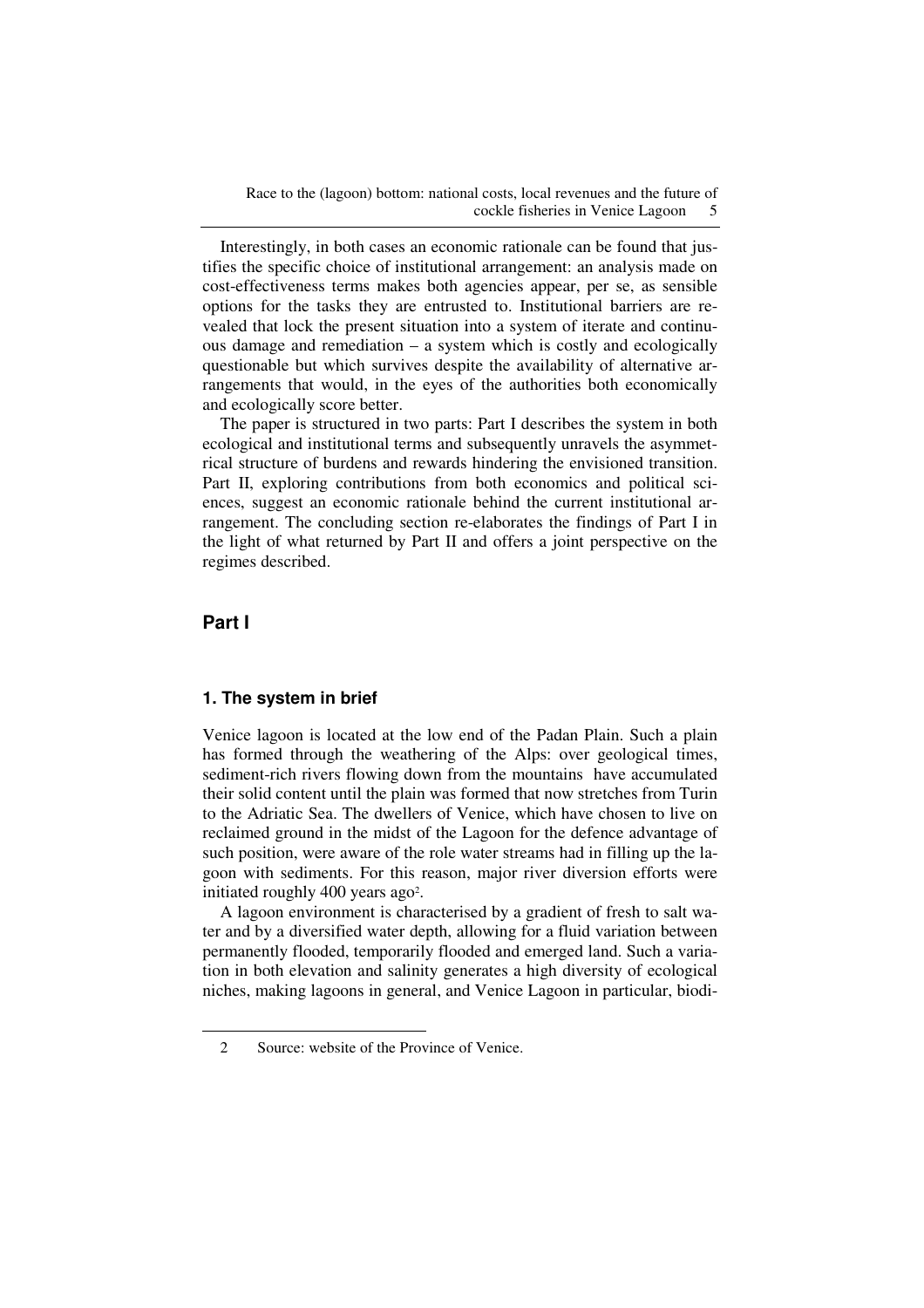versity-rich environments. As a matter of fact, Venice Lagoon encompasses a plurality of SPAs (Special Protection Areas) both on the basis of EU and national regulations, implying that within this diversity of species, many rare and endangered ones find their habitat in the lagoon.

Lagoons survive on a delicate balance between the "push" of the upstream freshwater system and the "pull" of the downstream sea hydrology: on the one hand, rivers bring sediments to the lagoon and create this diversity in elevation that characterises it; on the other hand, sea and salt water intrusion to tidal events both create the salinity gradient which is vital to much of the flora and fauna and withdraw sediments from the lagoon, counterbalancing sedimentation. This means that a lagoon is constantly on the verge of sedimentation on the one hand, of erosion on the other.

Due to the diversion of main rivers such as the Brenta, the Piave and the Sile, Venice Lagoon's ecosystem has slipped towards erosion: the lagoon bottom loses yearly millions of cubic metres of sediments, becoming thereby deeper and flatter and allowing the salinity gradient to push further upstream. Such a circumstance has a further detrimental effect on the plants and micro-plants communities growing on the lagoon bottom and forming the "benthic layer": as the lagoon becomes deeper and more salty, ecological niches change and the resident species leave the way to different ones that better cope with the changed conditions. In the meantime, their role in stabilising the sediments decreases and further erosion takes place. In such a process, the ecosystem as a whole moves away from the characteristics of a lagoon and approaches those of a sea arm.

Human intervention, as already highlighted above, has crucially affected what would have been the "natural course of events" in case the lagoon would have been left to nature (most probably a full sedimentation of the lagoon or its transformation in a delta area similar to the Po delta some kilometres in the south). Unfortunately a re-diversion of the rivers into the lagoon is today not an option any more: water streams are not as sedimentrich as they used to be due to artificial upstream river basins. Water quality considerations also prevent such waters from entering the lagoon.

Direct and intentional human interventions are not the only anthropogenic factor affecting the lagoon's state: several human activities in the area heavily rely on a variety of ecosystem services provided by the lagoon. At the same time, many of them represent a further contribution towards an acceleration of the erosive path triggered by the river diversions: the dredging of shipping channels increases sediment uptake by the tidal currents, while navigation adds to the otherwise wind-induced sediment resuspension through increased wave action. In a situation where sediments are whirled up in the water column by the wind and then dragged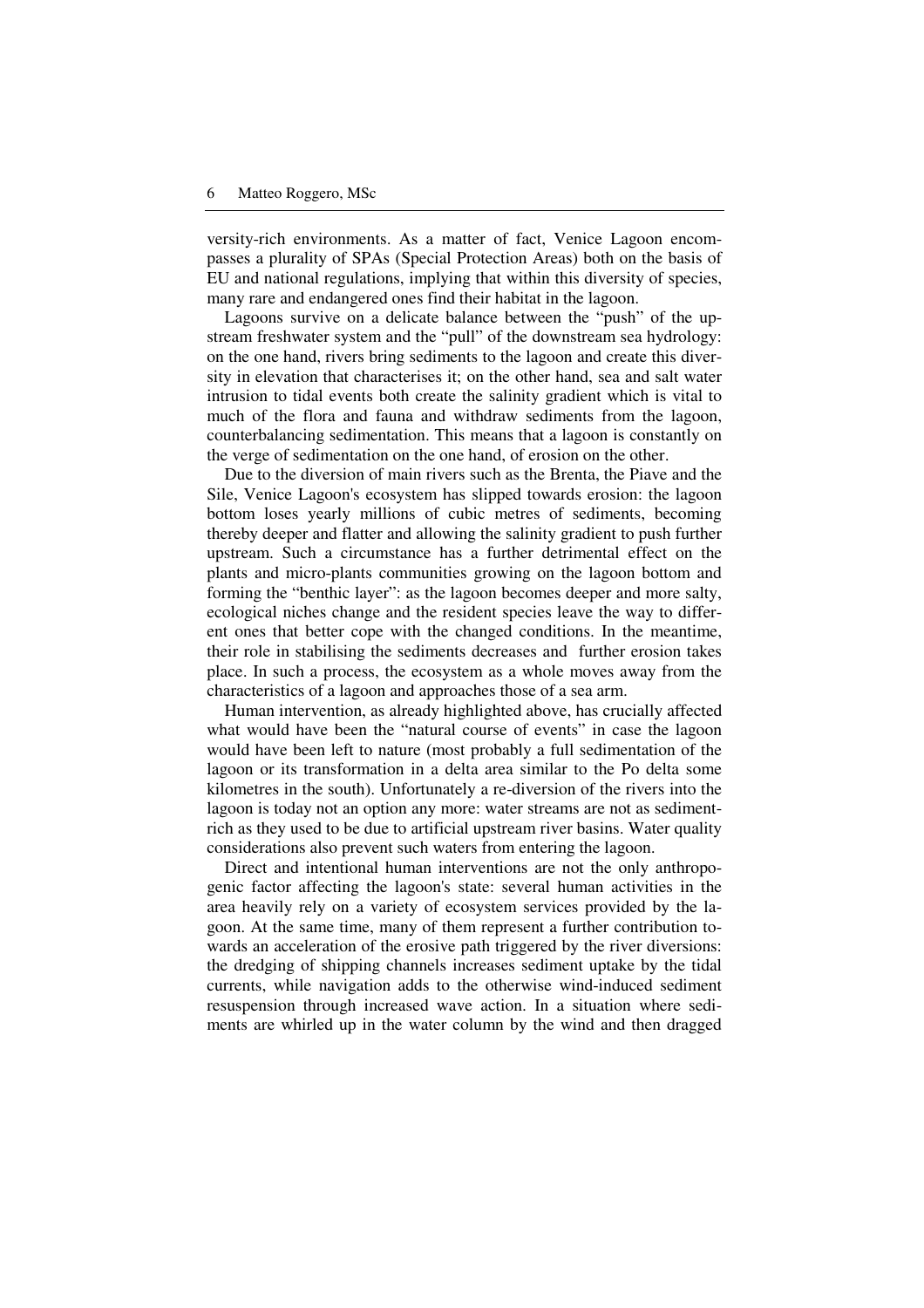away by the currents, human economic and recreational uses of the lagoon rather accelerate than dampen the erosion process.

## **2. Mechanical cockle fishing**

The cockle species "Tapes Philippinarum" appeared in Venice Lagoon in the eighties. As the name suggests, this cockle species (which in the following will simply be refereed to as "cockle") is allochtone and, free of competitors, quickly spread all over the lagoon. For about a decade, the growth of this population was left undisturbed (Granzotto et al. 2001). Commercial harvesting began with the nineties and generates income for estimated 2.000 fishers (Longo and Rosato 2004).

This late evolution implies that, despite the familiarity of the Venetian context with lagoon and sea fishing activities, a traditional, historical harvest of the cockle resource does not exist as such (ibid.). Technically, "traditional" harvesting techniques refer to simple manual harvesting, while "mechanical" ones refer to motor-ships (trawlers) equipped with suction devices that dredge the lagoon bottom. Moreover, traditional institutions and experiences for a managed exploitation of the resource are not available (Silvestri et al. 2006).

The ecological drawback of this harvesting activity is connected with its mechanised character and the contribution it provides in terms of erosion: suction dredges allow for a quicker and more effective harvest as compared to hand-picking as they are able to dredge the bottom, separate cockles from sediment, release the first on-board and the second back into the water (Pranovi et alii 2003, p 394–395). The detrimental effect in terms of erosion is thereby twofold: the sediment is heavily resuspended first, while, secondarily, the benthic layer is disrupted by the action of the dredge.

Cockle fishing can generate considerable monetary returns and constitutes a source of richness for the local economy. Indeed, quantities are sufficient to sustain nation-wide commercial activities. This new and valuable species of cockle also appeared in a moment of sector crisis and produce decline. As one can expect, the sudden high returns soon attracted market entries and a considerable fleet of fishers quickly started to dredge the lagoon's bottom for cockles (Nunes et al. 2003, p 3).

The initial open-access regime was progressively substituted by a regulated access through a licensing system. The authorities introduced the licensing regime as an intermediate step towards regulated aquafarming. The officially endorsed objective of realising an aquafarming regime would consist, as an alternative, in the allocation of conterminated areas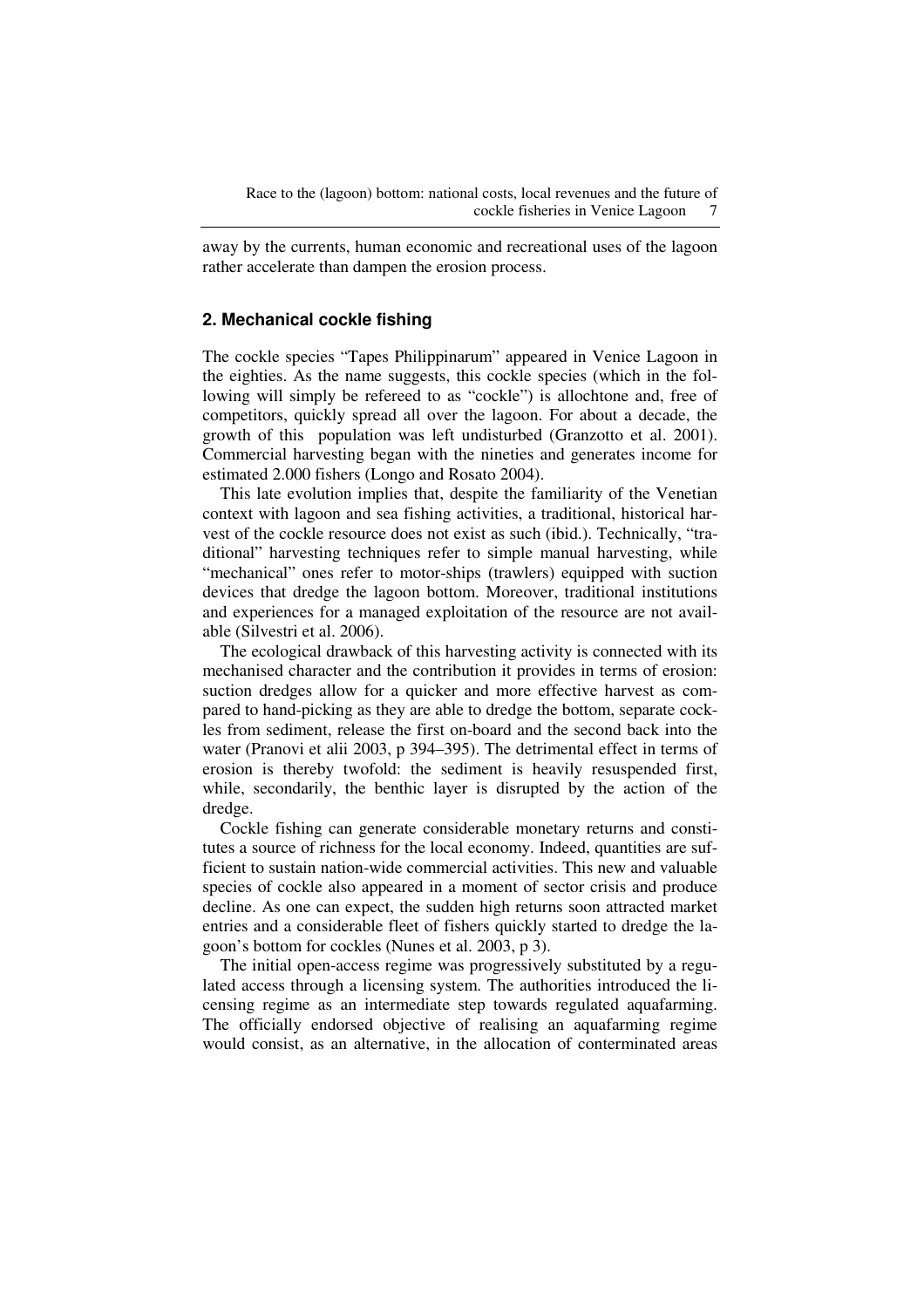$\overline{a}$ 

that are eventually separated from the rest of the lagoon's hydrology through specific devices and/or interventions such as poles, stonewalls, concrete structures or sandbanks<sup>3</sup>.

Such a manoeuvre is nonetheless hardly conceivable in the current situation of poor regulatory enforcement and widespread poaching as it would make unauthorised fishing much more evident and difficult. Moreover, it would make it impossible for overharvested areas made unproductive to be replaced – each fisher would become responsible for the conservation of the area assigned to him/her and could not free ride at the expenses of others. Indeed poaching and overharvesting are issues that plagued cockle fishery ever since. The following section will outline the institutional dimension of the cockle fishery regime, followed by the remediation regime and its regulatory framework.

#### **3. Two (Isolated) Institutional Arrangements**

As a premise, it's important to stress that institutions are here conceived as bundles of rules (Bromley 2006; Vatn 2005). In these terms, the several actors mentioned so far and in the following shall not be directly considered as the institutions made object of analysis. Rather, they represent bureaucracies<sup>4</sup> acting within the institutional setting that results from both pre-ordered regulations and contextual circumstances (Ostrom 1999). In particular, those actors entrusted with decision-making and/or implementation tasks will be referred to as agencies.

Another clarification is necessary: we rely on the acknowledgement that implementation is not mere execution: as it can imply substantial discretionality, implementation is a process which is intertwined with decisionmaking, though in a form which is per se arguably de-coupled from representation<sup>5</sup>. In such a frame, agencies represent organisations whose field of operation is channelled to a certain extent by an institutional surrounding and left to a certain discretion for the complementary part. This means that the loci of decision making multiply along the levels of an implementation chain even in cases which are formally devoid of representation. In other words, decision-making efforts do not only refer to the operation of elective, representative bodies; they relate to whatever agency is entrusted with

<sup>3</sup> Please note that no specific and binding plan has been drafted yet from the authorities.

<sup>4</sup> Please note that for the full length of this paper, the terms bureaucracy and organisation are used as synonymous.

<sup>5</sup> As we will see in the case of the remediation regime, such representation gaps can partly be compensated with ad hoc structures of political control.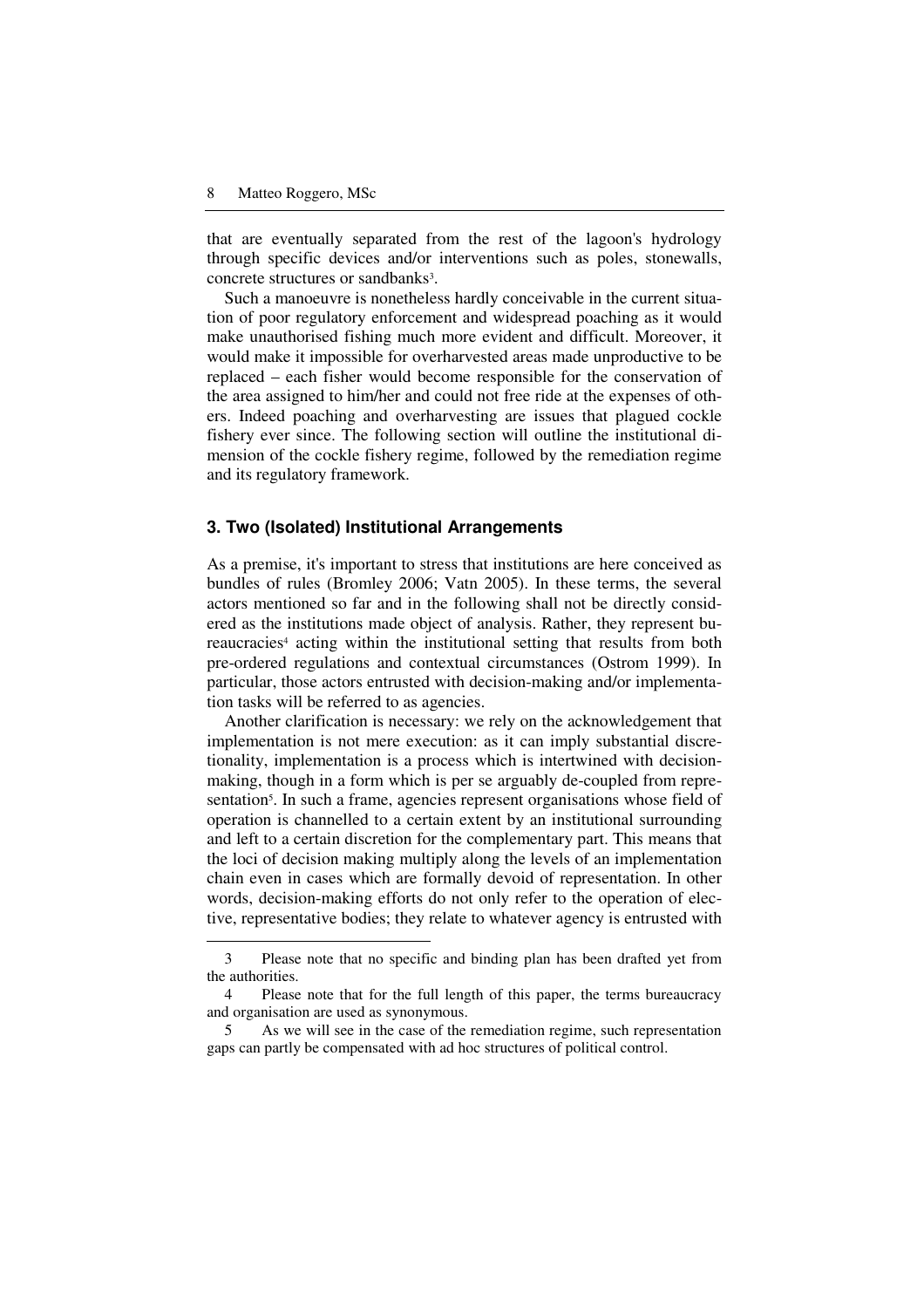tasks which are not fully operational. This implies that decision-making refers even to agencies such as the Venice Water Authority which do not have a direct representation profile. Moreover, entities such as the Province of Venice perform decision-making tasks not only through their elective positions but also through administrative ones.

For their part, agencies will also be kept separated from regimes. Regimes are defined hereby as the institutional arrangements converging on specified media. If institutions are thought of as bundles of rules, regimes are hereby conceived of as bundles of institutions that jointly regulate access and contributions to a specific environmental service. While unfolding, the following argumentation about institutional arrangements in the lagoon will therefore make reference to agencies acting within regimes, specifically the fishery regime and the remediation regime.

#### **3.1 Fishery regime**

 $\overline{a}$ 

Within the Italian legal system, fishery policy falls under the competence of regional administrations. This happens within a four-tiered administrative system which foresees the national state at the highest end, then regions, provinces and finally municipalities<sup>6</sup>. Each tier has an increasingly operational decision making power along functional streams<sup>7</sup>, coupled with a system of elective representation<sup>8</sup>. In the specific case, the delegation chain starts with a Decree by the President of the Republic which entrusts Regions with law-making powers on fisheries. In turn, a law by the Veneto Region delegates to the provincial administrations the task of regulating fisheries within their boundaries – the Province of Venice encompassing the lagoon in its whole extension (Regione Veneto 1998).

The central agency in the fishery regime is therefore the Province of Venice (PoV): it regulates access to the fishery resources of the lagoon by the means of a licensing system. Fishing licences are issued by the PoV to individual fishers or their cooperatives. Licences have the duration of one

<sup>6</sup> As a supranational entity, the EU would then represent a fifth tier.

<sup>7</sup> We choose hereby not to enter the legal realm and discuss the implications of the choice of legal instruments available to the different levels. For the purposes of this paper is sufficient to consider jointly the legal /administrative system as a nested architecture of decision-making. From the highest to the lowest, each level has exclusive functional competences: it can either fulfil them or pass them on to one or several levels below. Duplication of competences is, in line of principle, not allowed.

<sup>8</sup> Electoral mechanisms vary across the levels but all of them have an elective body backed by an administrative apparatus.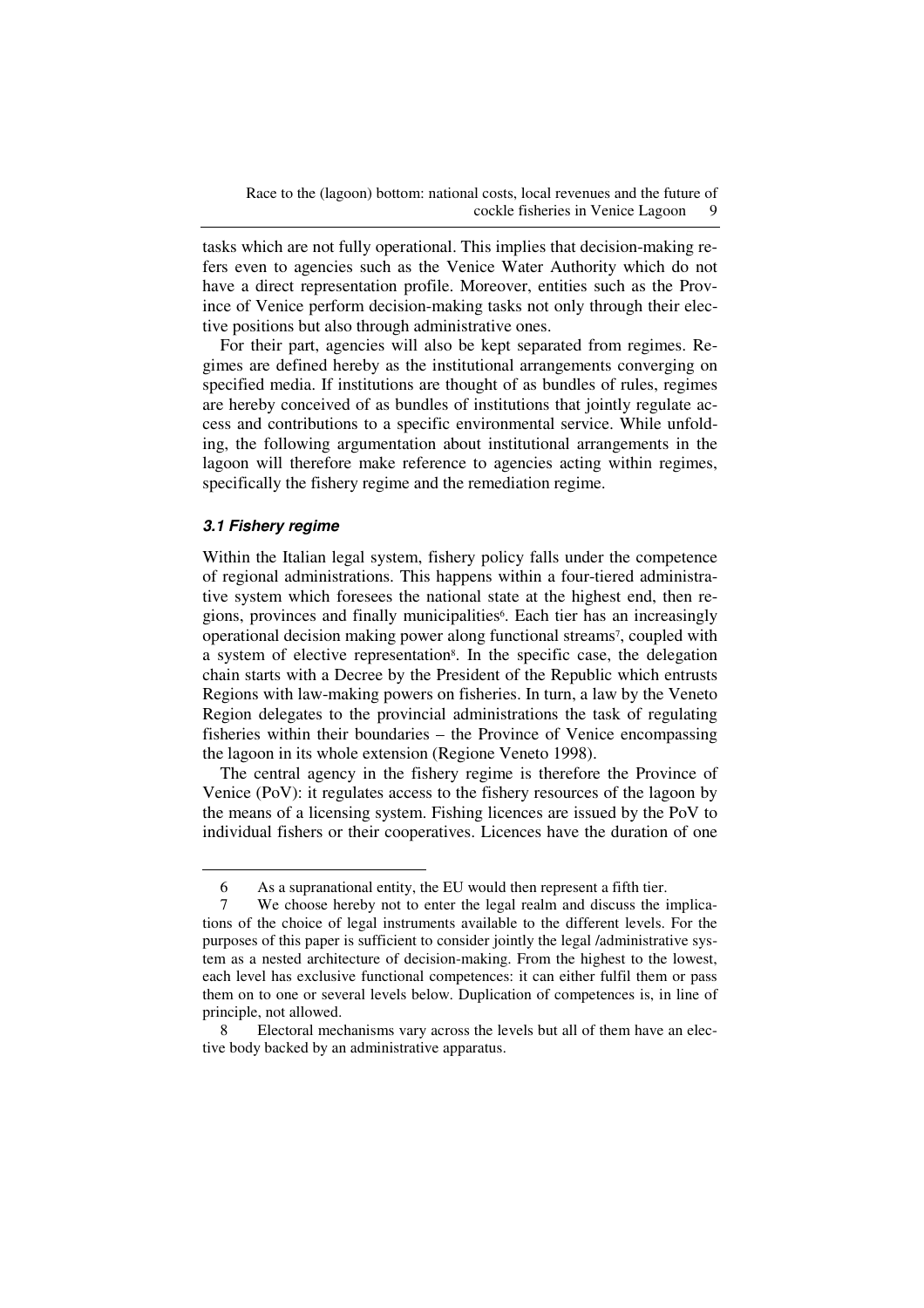$\overline{a}$ 

year and specify the amount of biomass allowed for harvest (Province of Venice 2006, art.17). Enforcement of the regime is performed by the Guardia di Finanza (GdF) – a police branch of the Ministry of the Economy and Finance – and by the judiciary, implying that such costs are borne at national level. Enforcement itself is very ineffective and unauthorised harvesting is widespread, even though the situation has recently started to change in the respects of poaching in polluted waters (Province of Venice/Press Office 2007a, 2007b, 2007c)<sup>9</sup> .

Bargains about the licensing are held between the Province and representatives of the fishery sector<sup>10</sup>. Discussions are not centred on technological issues and manual harvesting has never been considered as an option (Granzotto et al. 2001, p 51). Bargains instead focus on distribution, location and extent of the fishing areas. Mechanical fishing is currently allowed only in specified but non physically separated traits of the lagoon<sup>11</sup>: rationale for this is to locate fishing activities away from the main navigation channels as well as from contaminated areas not matching minimum water quality prescriptions – a certainly sensible precaution given the presence of petrol-chemical industries and wastewater treatment plants on the most immediate lagoon borders.

Those areas represent a common pool resource for the fishers as a group. Despite the presence of fisher associations, the fishery is plagued by unauthorised harvesting and the cap represented by the licensing system is questionably able, even in case of full compliance, to keep the total harvest below a sustainable yield<sup>12</sup>. As a matter of fact, the regular request at bargaining tables is that of new and bigger areas, as the productivity of the old ones is declining because of overharvesting. At the same time, bargains about quotas and fishing areas are led by considerations of social acceptability and income protection rather than by arguments relating to the state of the catch and its habitat.

<sup>9</sup> Please note that we leave such a circumstance out of the analysis. A centralised system of legal enforcement has surely implications in terms of federalism and/or multi-level governance. Such a path would nonetheless distract us from the main object of this paper: the distributional implications of separated fishery and remediation regimes.

<sup>10</sup> Over the years, fishery associations varied from one to a few, they are nonetheless to be considered as single-minded as disagreement among them has never represented an issue, at least to the author's knowledge.

<sup>11</sup> Other areas are available where only manual fishing is permitted.

<sup>12</sup> A sustainable yield is intended hereby as a harvest over a certain period of time which is kept below the regeneration capacity of the resource itself. In this specific case, it is represented by a total yearly harvest of cockles which is lower than the corresponding reproduction rate.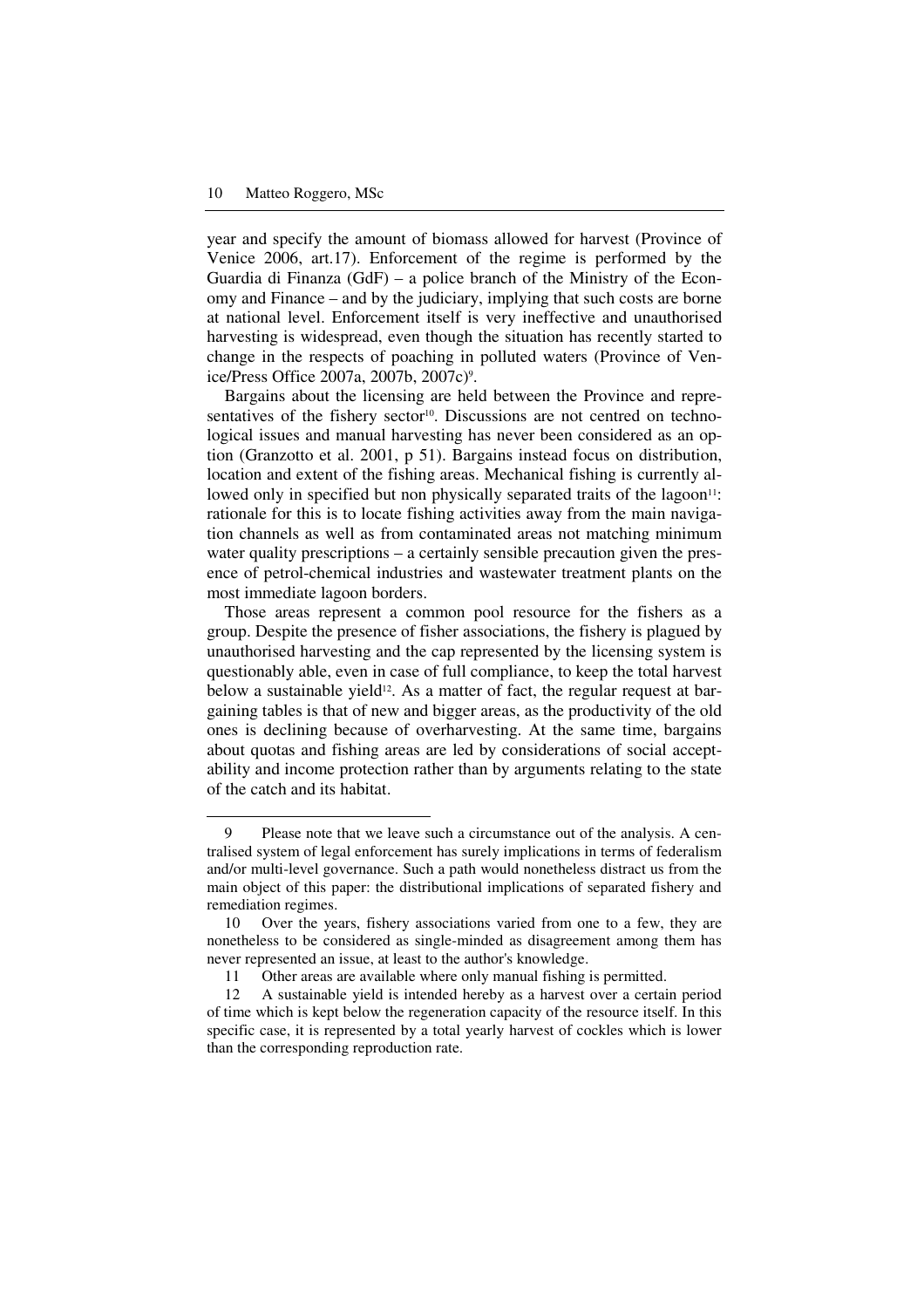Race to the (lagoon) bottom: national costs, local revenues and the future of cockle fisheries in Venice Lagoon 11

Furthermore, fishers pay for their licenses. The resources this way collected are meant to cover the administrative costs of the issuing procedure. They do not cover for monitoring or enforcement costs of the license regime, neither they gather significant funds to undertake those maintenance, remediation or mitigation interventions<sup>13</sup> that would (partly) compensate for the damages systematically induced by the fishing activities. To give an idea of the relative incidence of such costs, the Province estimated that for every two euros of sale produce, a further third one is spent on remediation interventions (Granzotto et al. 2001, p 54). Such interventions fall under the remediation regime described below.

#### **3.2 Remediation regime**

 $\overline{a}$ 

The central agency within the remediation regime is the Venice Water Authority (MAV), a branch of the Ministry for Infrastructure and Transport. Both its funds and mandate come from the National Government and its authority extends to the lagoon's drainage basin. It has no direct political or administrative connection with the local elected bodies such as the Regional Government, the Province or the Municipality.

All interventions in the lagoon area are commissioned by MAV to one single operator: Consorzio Venezia Nunova (CVN). This is a consortium of middle and large Italian companies, active in coastal and infrastructural engineering projects all over the country and abroad. The consortium has its own organizational structure and operates on the basis of an exclusive concession contract stipulated with the government. At the outset, the reliance on a single private concessionaire was explicitly required by law  $(Law 798/1984 - see: Italian Government 1984, art.3(2)). This require$ ment was later on abandoned (Law 206/1995 – see: Italian Government 1995, art.5) but this did not invalidate the contractual terms between the government and CVN.

CVN still remains in the position of single contractor for any engineering intervention in the lagoon. The degree of integration between CVN and MAV is indeed surprisingly advanced and would be worth studying on its own account. Relevant for the aims of this paper is that a large portion of studies on the lagoon environment as well as technology development and computational modelling is entrusted to CVN. Official planning is then based for a good deal on knowledge generated within the Consortium. Moreover, the costs of the interventions by CVN are covered by MAV with national funds. Given the shared knowledge base and the direct chan-

<sup>13</sup> For the sake of completeness, fishers also pay a revenue tax, at east for the authorized and officially declared catch.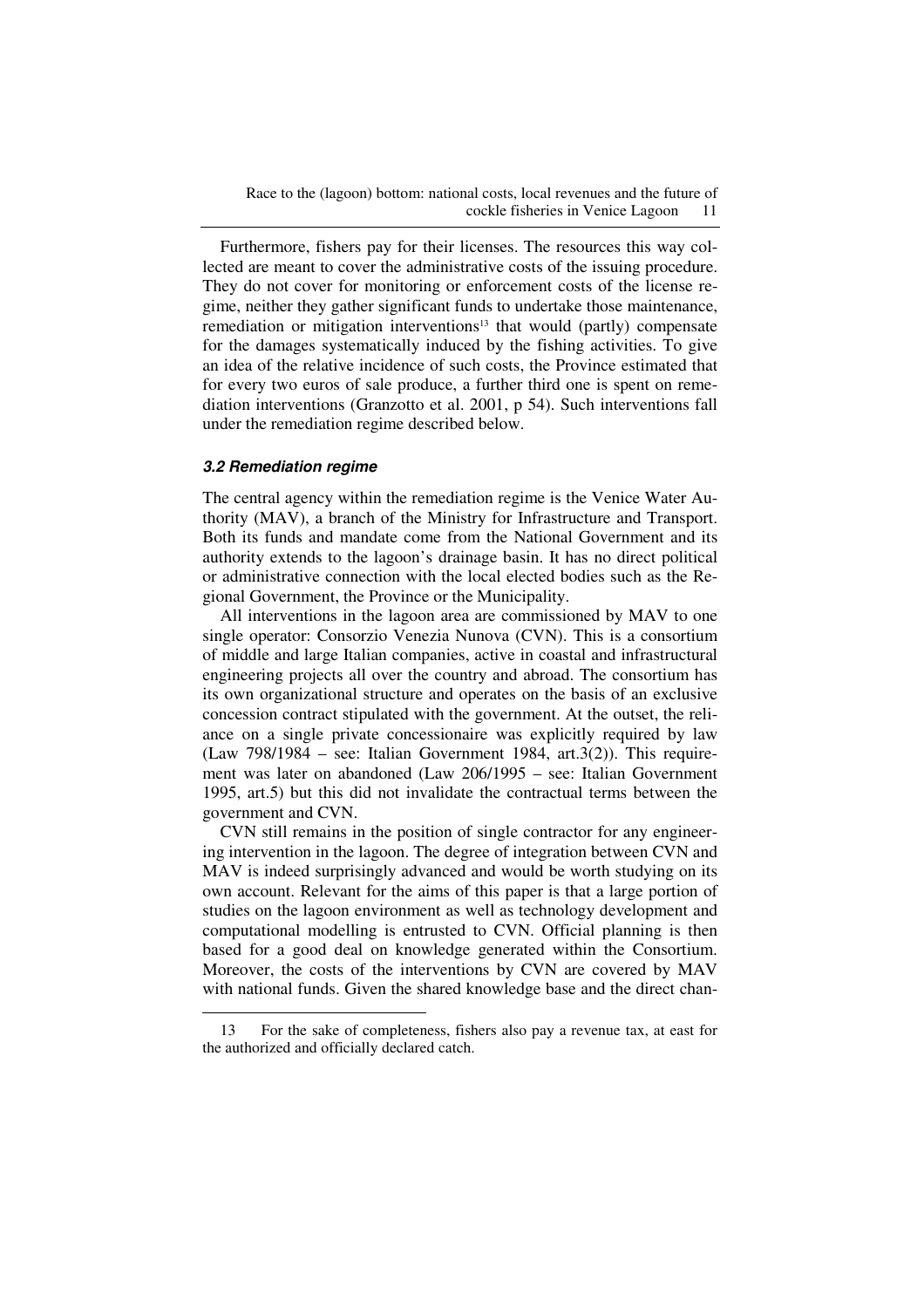nelling of funds, we consider in the remainder of this paper MAV/CVN as a single, hybrid, national-level agency entrusted with engineering interventions in Venice Lagoon.

Regular interventions are subordinated to the opinion of Province, Region and Municipality by the means of their participation in the Safeguard Commission. The Safeguard Commission is a board composed by representatives of these administrations and of the national Government. It reaches decisions on majority rule and its opinions have a binding character on the operations of MAV (Law 171/1973 – see: Italian Government 1973, art.5, art.6). For structural interventions and major projects, a further coordination and oversight board with the direct participation of the Prime Minister has been established (Coordination and Control Committee, CCC, law 798/1984 – see: Italian Government 1984, art.4).

Safeguard Commission and CCC represent the political control on the decisions taken over the necessary engineering interventions for the safeguard of Venice and its lagoon. Under this category fall the usual dimensions of water management, such as flood protection for the flooding prone historical centre of Venice, the maintenance of the lagoon inlets and shipping channels, the removal and/or treatment of contaminated sediments etc. (Italian Government 1973, art.6; Italian Government 1984, art.4(3)). What is not under the formal control of both Safeguard Commission and the CCC is the steering of economic activities within the lagoon – in our case the fishery regime described above.

### **4. A Joint Institutional Analysis: one interconnected institutional arrangement**

The previous section has presented the institutional set-up for both regimes. The two regimes have been so far considered in isolation: attention has been granted to those institutions directly regulating fishery on the one hand and morphological interventions on the other. An ecological link between the two regimes exists, though, and is represented by the abovementioned degradation of the lagoon bottom generated by the fishing activity and regularly recovered by MAV/CVN. This section will point out the implications of such interconnectedness.

A central node in the consideration of what we can call the "resulting" or "cumulative" institutional arrangement is that the remediation regime has, per se, no institutional channel that directly attaches to economic policies in the lagoon – the role undertaken by both Safeguard Commission and CCC is limited to a judgement on the engineering interventions to be realised and does not involve any considerations on the economic activities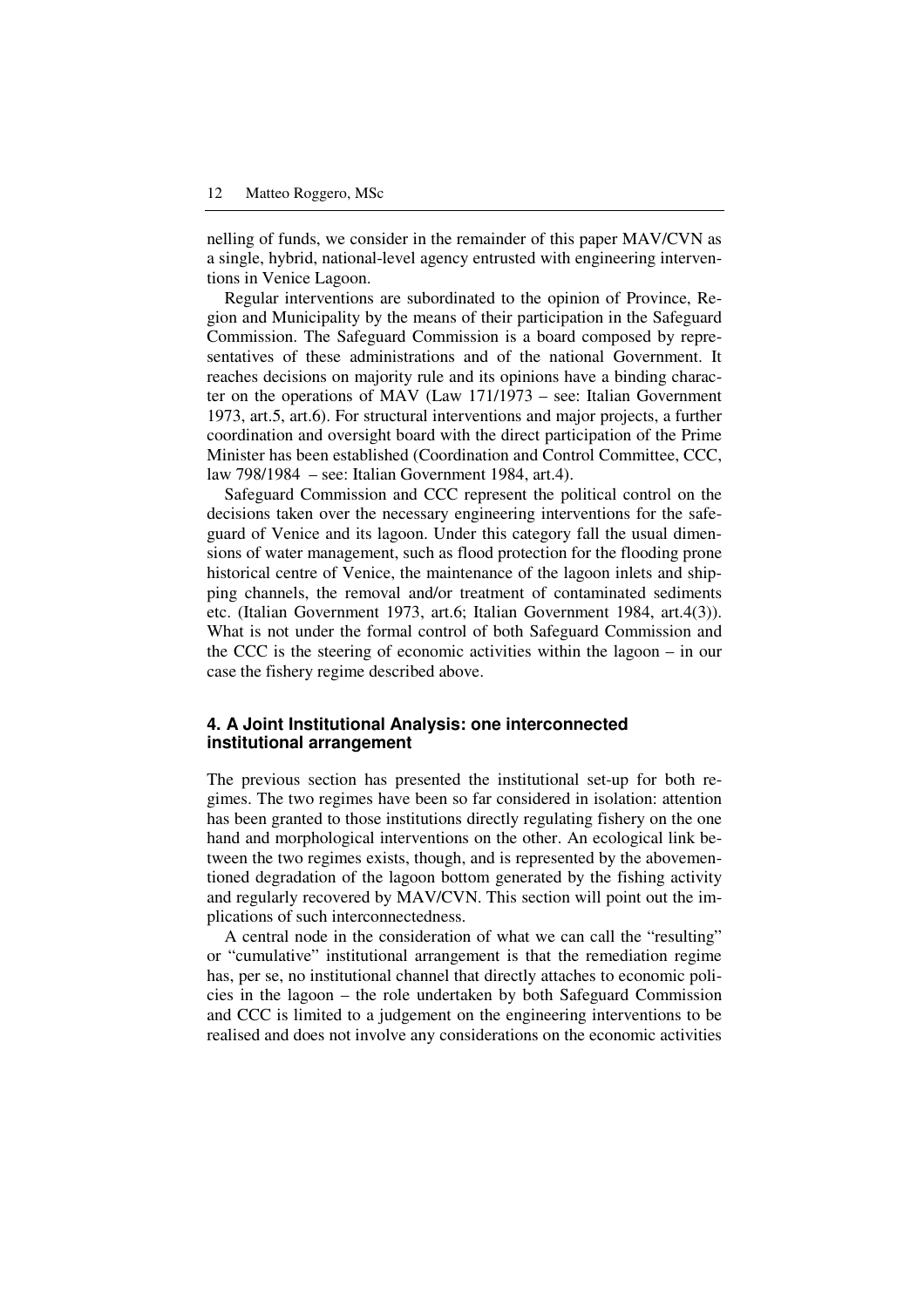that take place in the lagoon. These activities are, within the remediation regime, taken as a given both in their extent and in their quality.

Following up, a judgement on type and extent of the cockle fishery lies entirely within the formal responsibilities of the Province, which exercises it through the licensing system described above. This makes it a matter of political bargain, both horizontally and vertically<sup>14</sup>, which is formally decoupled from the broader spectrum of lagoon management. By allowing ecological damage to be realised and then recovered, the Province allows the fishery sector to shift costs on the broader society in return of the economic benefits provided by the fishing activity to a smaller part of the local community. The fishery sector enjoys, this way, a de facto regime of subsidisation.

The remediation costs connected to the fishing activities are borne by MAV through instalments from the National Government. This implies that economic revenues of the local fishing communities are partly made at the expenses of the rest of the Italian taxpayers. Moreover, the fact that the safeguard and preservation of Venice are at stake makes it unlikely for this channel of national funds to ever run dry. Despite the considerable amount of money these funds represent, they still are within the order of magnitude of the investments deemed of national relevance and therefore still affordable for an agency at national level such as MAV<sup>15</sup>.

Finally, the recovery interventions undertaken within the remediation regime represent a further economic activity in the lagoon and account partly for the local, partly for the national economy. The introduction of a different fishery type (such as the aquafarming regime), would make these activities unnecessary while liberating conspicuous national funds for different uses such as education or transport.

Given the above, a two-dimensional regime of subsidisation emerges, channelling resources from the national to the local level and from the public to the private sphere. Such a regime would be largely dismantled by the envisioned transition towards aquafarming: the fisher community would incur in losses connected with the reduced possibility of both

 $\overline{a}$ 

<sup>14 &</sup>quot;Vertically" means along the several levels of administrative and political organisation: National Government, Region, Province, Municipalities, etc. "Horizontally" means between State agencies and administration on the one side and civic and economic groups on the other.

<sup>15</sup> As a matter of fact, the "Legge Obiettivo" or Target Law issued by the Berlusconi Government in 2001 and entailing exceptional regulations for strategic infrastructural interventions at the national level was aimed, among others, at safeguard measures in Venice lagoon – specifically, the mobile gates (Italian Government 2001).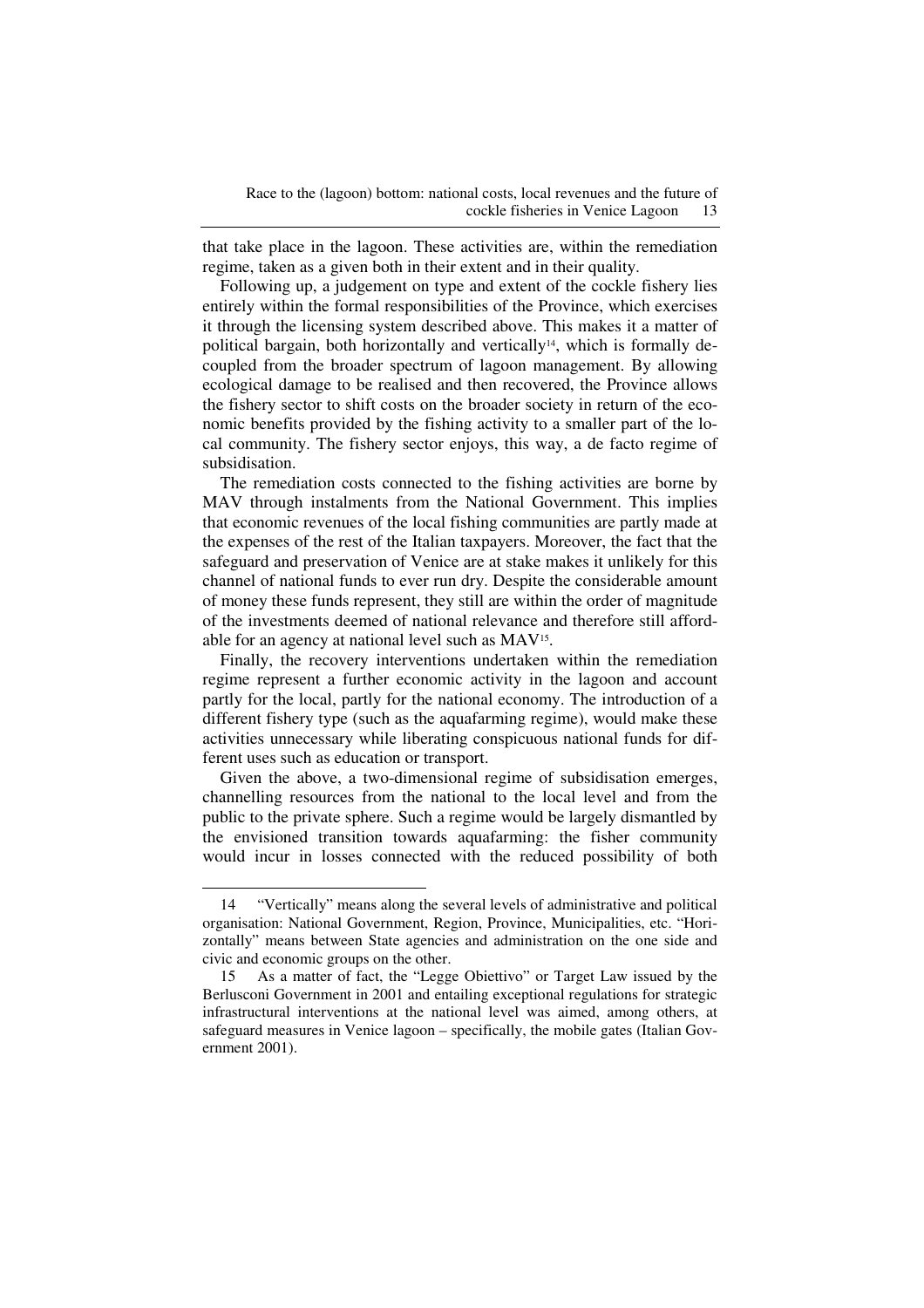overharvesting and poaching; MAV/CVN would lose budget/revenue from regular recovery interventions; PoV would have to bear conspicuous political costs as a retaliation from the fishing community.

On this basis, it is sufficient to endorse the assumption of budget maximisation for MAV, profit maximisation for CVN and the fishery sector and political support maximisation for PoV to understand their unspoken preference for the current system over the envisioned one. Plausible roots for the survival of the present regime have been detected. What is more, an institutional lock-in is experienced by the two agencies: the current distribution of burdens and rewards produces the converging interest for both to continue on the present path.

Both agencies have to step out of their respective competencies for the officially preferred transition to be realised. Hence the current setting shows deficiency in terms of institutional interplay, despite the ecological link calling for it. These limitations are strengthened but not created by the asymmetrical transfers of wealth sustaining the current arrangement. The second part of this paper elaborates on this finding.

#### **Part II**

#### **1. From Fiscal Federalism to Multi Level Governance**

The analysis has so far brought to light a situation of indirect subsidisation of the fishery regime. As this was not enough, the fishery regime in turn provides the remediation regime with good arguments for regular national spending. Economics would describe a similar situation in terms of perverse incentives and eventually prescribe fiscal equivalence as a principle for agency restructuring. Specifically, prescriptions based on the normative principle of fiscal equivalence would entail the matching of contributors, agency jurisdiction and beneficiaries of the regimes at stake.

Leaving the normative realm for the positive one means to look for a rationale behind the way agencies are structured (Oates and Portney 2001). The very asymmetry between the two agencies lie at the core of the failing transition. The question could then be raised, why agencies are structured in such an asymmetric way. In tackling this question we rely on two different strains of theory from economics and policy science: one contribution will come from the branch of economic thought that goes under the header of fiscal federalism; the more recent and growing body of literature on multi-level governance will then provide an extension of the reasoning.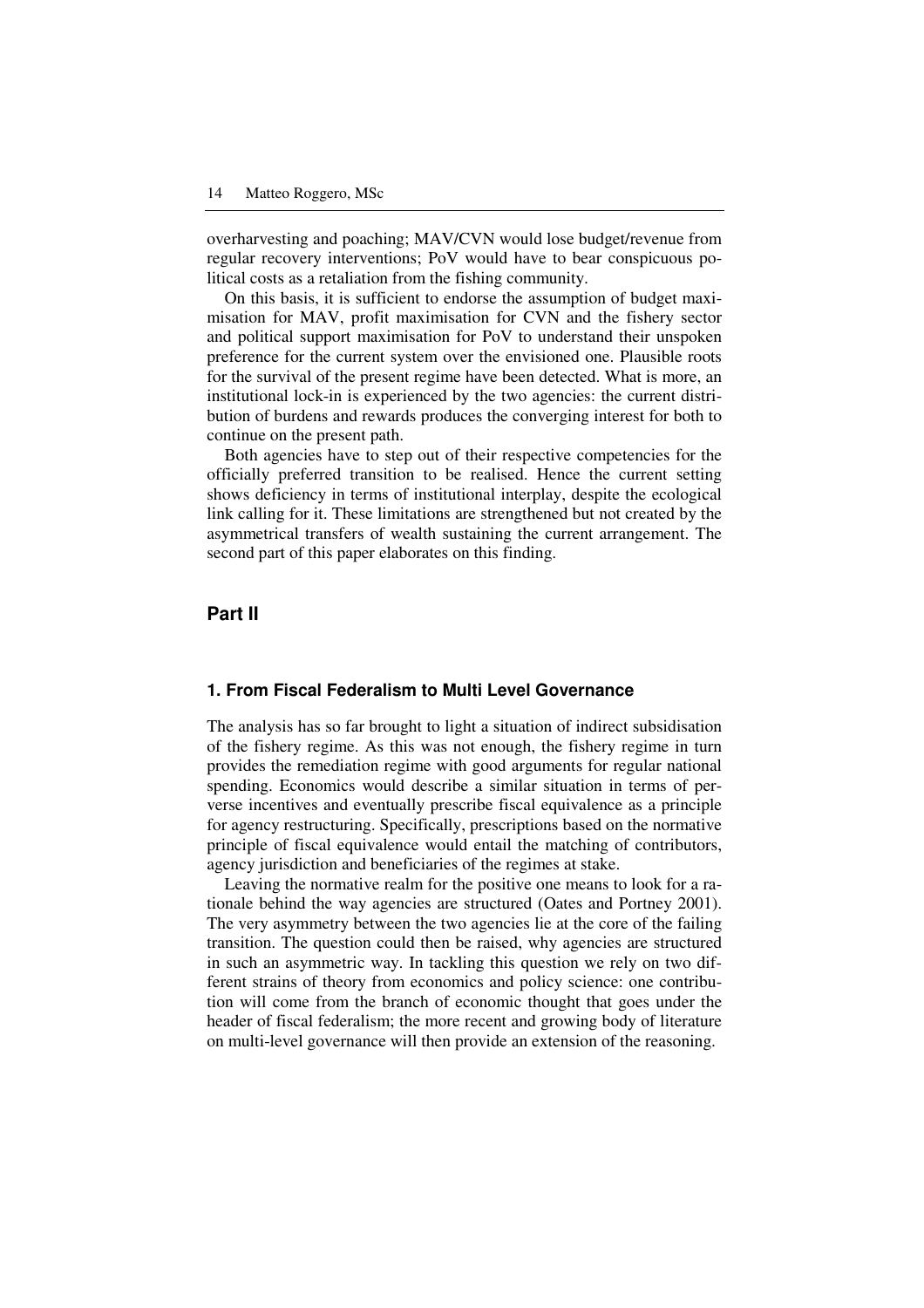Starting with fiscal federalism, we intend to extract an explanatory perspective from the principle of fiscal equivalence sketched above, an turn it from a normative concept to a positive one. The original formulation by Olson (1969) is well suited to a similar adaptation: in his pioneering work, the author suggests that much of the apparent duplication of services and bureaucracies in public matters could be ascribed to spill-overs in the distribution of costs and/or benefits provided by those agencies.

Core argument for Olson is that every time a good is provided with contributions from groups diverging from those enjoying the good itself, incentives arise for the provision to be re-sized accordingly16. This would be a direct consequence of the fact that, as Elinor Ostrom (1990) put it, "nobody wants to be a 'sucker'" and pay for amenities enjoyed by others. If the principle of fiscal equivalence is then to partly or fully explain the present configuration of agencies and regimes, the question could be addressed whether, in their present boundaries, they realise a matching of contributors and beneficiaries of the goods they provide.

In first approximation, both regimes seem to "fit" their specific constituencies: the fishery community matches the territorial boundaries of the lagoon, which in turn matches those of PoV. Conversely, the remediation regime acts within the very same lagoon boundaries, but for the preservation of a lagoon deemed of national importance. Hence, if treated in isolation, both regimes seem to pass the equivalence test, in spite of the asymmetry highlighted in the first part of this paper. The equivalence of regulators, beneficiaries, and contributors is here shown in Table 1, with the addition of the ecological boundaries.

**Table 1.** Equivalence for the two distinct regimes

 $\overline{a}$ 

|                       | Fishery regime | Remediation regime |
|-----------------------|----------------|--------------------|
| Regulators            | local          | national           |
| <b>Beneficiaries</b>  | local          | national           |
| Contributors          | local          | national           |
| Ecological boundaries | lagoon (local) | lagoon (local)     |

As a matter of fact, Olson himself was well aware of the complexity of public matters often hindering the perfect match fiscal equivalence would

<sup>16</sup> Please note that a coherent positive approach need also to restrain from all original wordings related with allocative efficiency and over/underprovision of specific good. The necessary identification of a socially optimal provision is not the goal of the present inquiry (Olson 1969, p 482 and follwing).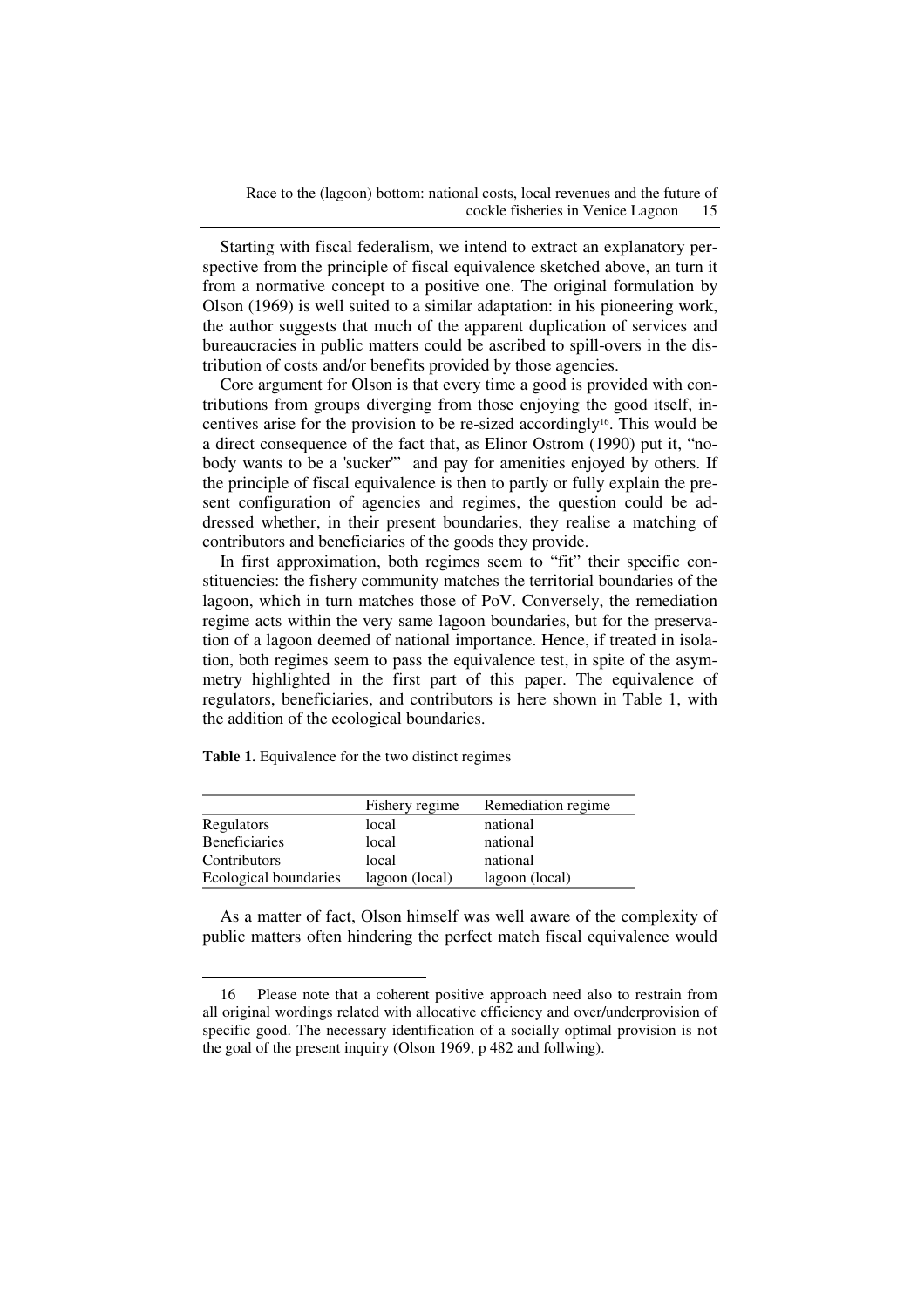require. Subsequently, he suggests the idea that economic efficiency guide agency design while channels for compensations be put in place in second instance (Olson 1969, p 485–486). It's at this point that the idea of structuring agencies along an economic rationale spans a bridge between fiscal federalism and the study of multi-level governance.

Both fields indeed share an interest in the distribution of competencies emerging from processes of decentralisation and devolution of tasks formerly under the exclusive, centralised jurisdiction of national states. In particular, scholars of multi-level governance perceive governments as reducing their pyramidal form and assuming a networked or hybrid shape: nested hierarchical modes of governing public matters are complemented by new agencies that do not necessarily bear the same characteristics in terms of representativeness, accountability and political mandate (Bache and Flinders 2004).

It's precisely in this frame of "de-hierarchisation of the state" (Jessop in Bache and Flinders 2004, p 56) that we look for economic arguments behind the structuring of the agencies portrayed in this case study. We particularly refer to the strain of literature that contrasts an emerging "Type II" governance with the traditional Type I inherited by the Westphalian State (Marks and Hooghe, ibid., pg. 17 and following; Hooghe and Marks 2000; Marks and Hooghe 2003).

According to this literature, agencies traditionally have a territorial basis, fulfil multiple purposes and nest on each other, ideally creating a system-wide architecture for the provision of public goods. Such a nested system resembles a "Russian Doll" of jurisdictions with complementary competences based on the principles of federalism and subsidiarity (ibid.).

An increasing number of agencies, though, can be detected that do not fulfil such criteria. The action field of these entities, labelled "Type II", spans vertically across levels of political and administrative organisation as well as horizontally throughout the public/private divide. The talk is here of single-purpose agencies that do not necessarily identify their relevant constituencies on a territorial basis derived from administrative borders. Similarly, their design does not reflect representation purposes but rather adapts and shows flexibility in order to adequately deal with specific tasks, even to the extent of competing with or duplicating other Type I agencies. The leading metaphor is hereby that of the "Marble Cake".

Certain scholars in this field indeed focus on the economic rationale behind these novel approaches. The idea is to unravel the "efficient boundary of the state" and allow for an informed choice on possible trade-offs between representation or democratic legitimacy on the one hand and least costly service provision on the other (Birner and Wittmer 2004). Reference is made to the diversity of cost factors implied by choices in alternative in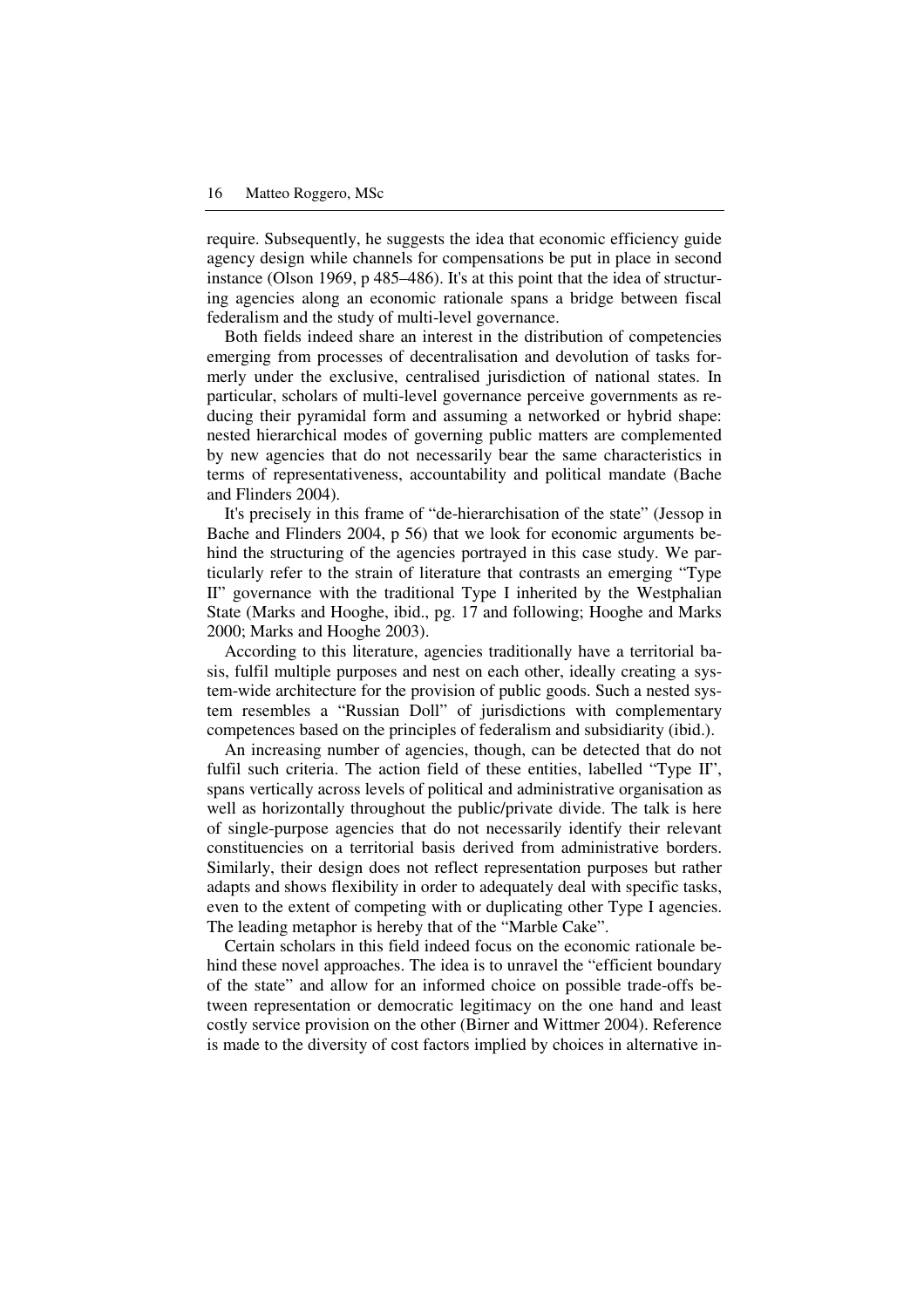stitutional design. In their proposal, Birner and Wittmer distinguish for example between production costs and what is termed "governance costs", encompassing the costs of decision making as well as the costs of implementing a specific policy.

Each of these posts are further subdivided in direct costs and failure costs, the latter accounting for the sub-optimality costs generated by decision making or implementation failure, respectively. On this issue, though, we depart from the model proposed by Birner and Wittmer as we aim at cost-effectiveness reasoning: a thorough consideration for costeffectiveness takes desired outcomes as a given and does not allow, therefore, for failure as such<sup>17</sup>. In other words, if we account for the costs of overcoming imperfect knowledge, the same imperfect knowledge is bound to leave the system.

Birner and Wittmer point at failure costs as deviation from a welfare curve (ibid., pg. 670). To move away from issues of sub-optimality issues is no reason to overlook those resources a governance arrangement grants to the avoidance of unwanted outcomes stemming from imperfect knowledge18. We could therefore focus on procedural issues and point at, respectively, the costs of monitoring (as efforts aimed at avoiding implementation failure) and policy adjustment (intended as the costs of reviewing decisions taken as the knowledge about outcomes increases over time or after specific events).

In the light of the exploratory character of the present inquiry, we choose to remain at a higher level of aggregation and leave similar issues within the posts of decision-making and implementation costs. Summarising therefore the line of thought we sketched above, we intend to investigate whether a specific economic rationale can be found behind both ap-

 $\overline{a}$ 

<sup>17</sup> Comparing options for action on the basis of their cost-effectiveness means to choose among them on the basis of the costs they entail for achieving a given output and therefore a given level of effectiveness. This is for example different from a choice made on efficiency ground, which would choose the one option with the best cost/benefit ratio in relative (eventually marginal), not absolute terms.

<sup>18</sup> As an alternative, imperfect knowledge can remain within the system if the assumption is made that perfect knowledge cannot be achieved. This would bring along the issue of identifying the degree of "sufficient knowledge" required by the decision at stake. Subsequently one would need to assess both the (decision-making) costs of reaching that degree of knowledge on the one side and the (substantial) costs entailed by the remaining degree of imperfect knowledge on the other side. We choose not to enter this discussion and assume that knowledge is costly but can be retrieved.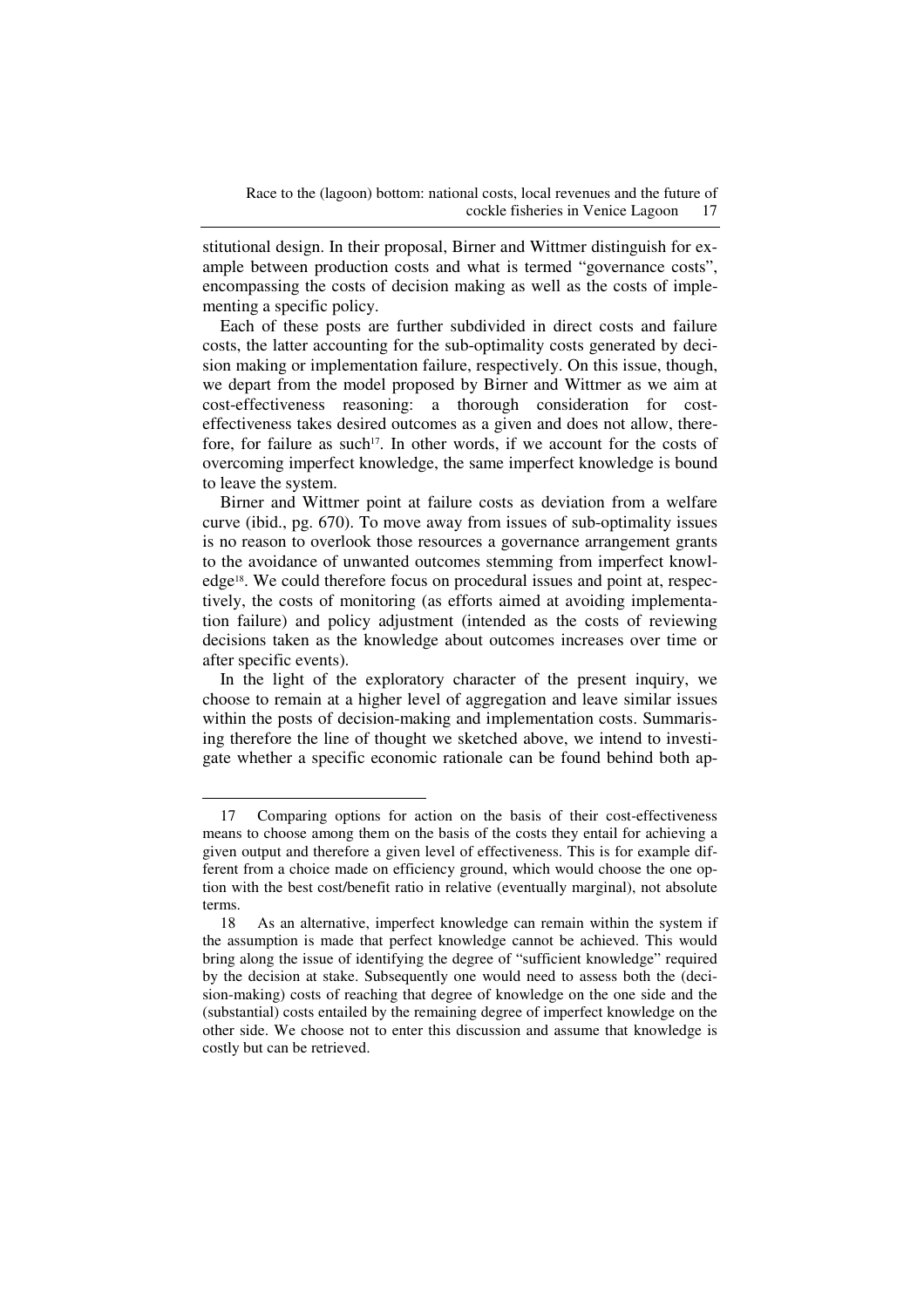$\overline{a}$ 

proaches: we specifically target the cost-effectiveness profile of the institutional arrangements chosen and break them down in terms of: production costs, decision-making costs and implementation costs.

Type I agencies, for example, being large, multi-purpose, potentially integrated organisations, bear the advantage of economies of scope as they can spread the costs of maintaining a bureaucratic apparatus over a high number of tasks. Production costs have therefore a potential to reap horizontal synergies between different branches of the same agency. On the other hand, vertical integration can be difficult and hide conspicuous redtape: the nested character of such agencies can cause significant deviation from the initial targets all along the implementation chain – particularly in situations where decision making happens on a pronouncedly top-down fashion19. Under the assumption that decision-making and implementation costs inflate with longer implementation chains, both posts should score high for Type I agencies.

Type II agencies, instead, operate on single tasks in a way which is detached from direct political representation. This means that they operate on the territorial extent that is relevant for their specific task, potentially duplicating services provided by competing Type I agencies. In this case, production costs are unlikely to reap economies of scope in the light of the single-purpose character of the agency. A counterbalancing aspect could nonetheless be represented by the degree of specialisation the agency can reap and by its (non-trivial) effects on production costs. Ultimately, the specific kind of service to be provided can allow for a judgement on this post<sup>20</sup>.

<sup>19</sup> Please note that with this stepped we moved out from the application field of the "pre-model" developed by Mancur Olson. We still refer to the provision of public goods (or at least non-excludable ones); though, even if the assumptions of well defined constituencies, and no economies of scale are released, the pre-model does not consider interdependence and economies of scope. This circumstance implies that the arguments by Olson do neither apply at the provision of goods that affect one-another, nor to agencies other than single-purpose ones. We hereby precisely tackle goods which cannot be independently provided and agencies which achieve cost reductions by bundling tasks.

<sup>20</sup> Please note that the same argument does NOT hold for Type I agencies. A nested, multi-purpose agency can always organise its different organisational units in a task-oriented fashion, if needed. A single-purpose agency, instead, is task oriented from the outset and cannot "broaden" its scope if not merging or cooperating with other agencies – implying an additional cost layer in the coordination with those and ultimately dismissing its own nature of single purpose unit. As a matter of fact, a similar manoeuvre would increase implementation and decision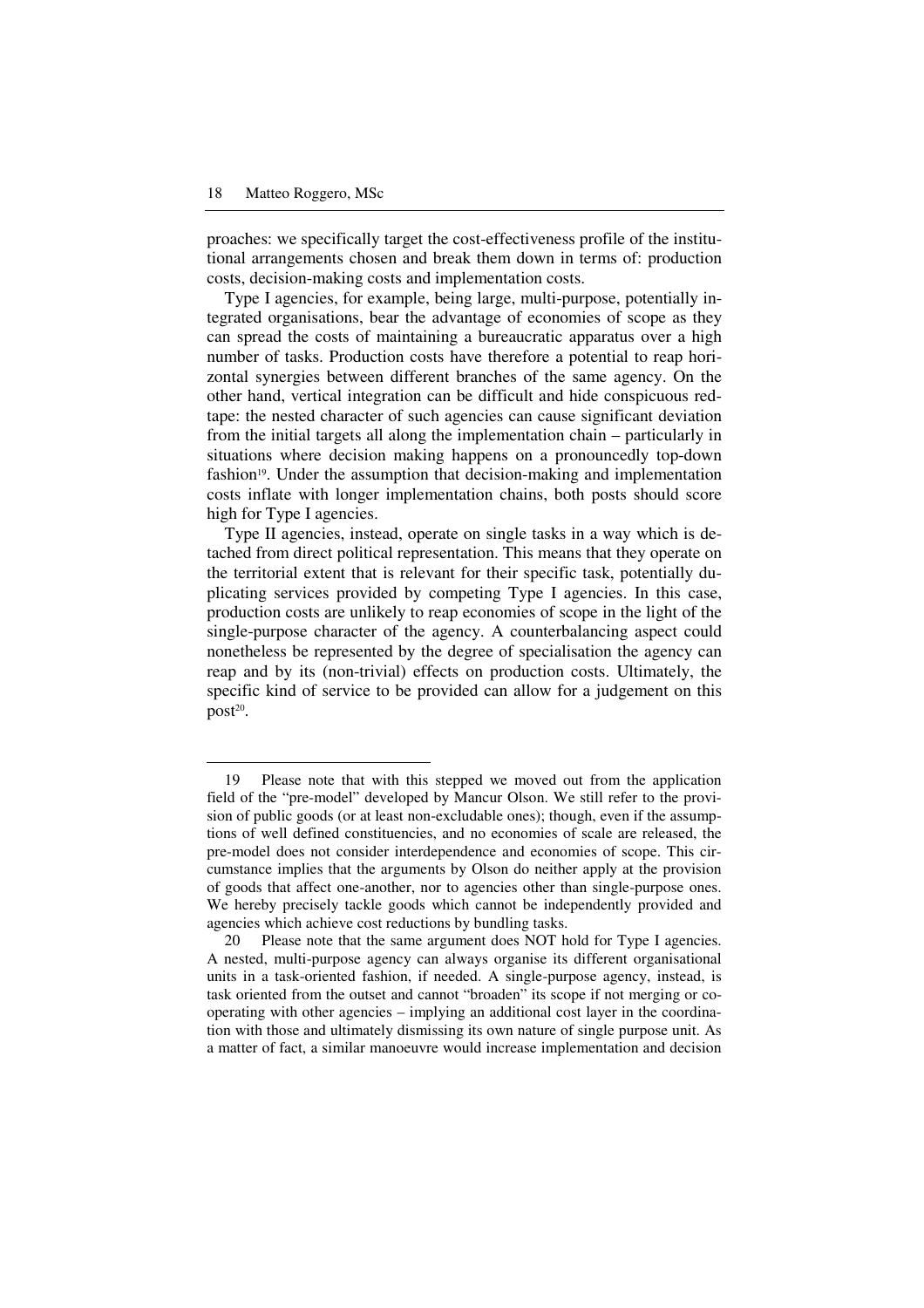Race to the (lagoon) bottom: national costs, local revenues and the future of cockle fisheries in Venice Lagoon 19

Decision-making costs for Type II agencies are arguably lower than for their Type I counterparts. As Hooghe and Marks (2003, p 240) put it, Type I agencies directly respond to intrinsic constituencies, while Type II agencies gather extrinsic communities around them21. This implies that Type I agencies, compared to their counterparts, are bound to integrate the preferences of broader communities and do it along institutionalised procedures that have different purposes (accountability, legitimacy, etc.) than swift and focused, outcome oriented decision making. Implementation costs, on their part, can be significantly lower precisely in the light of the spanningacross-levels character of Type II agencies<sup>22</sup> as it effectively shortens the implementation chain and reduces the number of entities to be monitored.

**Table 2.** Cost profile of Type I and Type II Governance

|                             | Type I | Type II   |
|-----------------------------|--------|-----------|
| <b>Production Costs</b>     | Low    | Undefined |
| Decision-Making Costs       | High   | Low       |
| <b>Implementation Costs</b> | High   | Low       |

-

Table 2 qualitatively summarises the likely cost profile of the two arrangement types. Given the qualitative approach and in the absence of any quantification efforts, the analysis so far shows that the two institutional approaches are qualitatively different even on the purely economic basis of cost-effectiveness. Consequence is that, in case cost-effectiveness were the only criterion for the choice of

making costs while lowering production costs (via synergies) and decision failure costs (via inclusion of broader constituency).

21 The wording chosen by Hooghe and Marks and hereby reproduced is not necessarily unequivocal. Our interpretation is that intrinsic communities represent social or political groupings with a shared identity, while extrinsic communities are bundled together by a specific issue but their members do not necessarily recognise in one another. The referral to voice and exit is that given a shared identity or an ascriptive membership, individuals within the community cannot (at least easily) refer to different decision fora, while otherwise membership is a matter of option. To make an example, municipal drinking water provision services can be seen as the collective effort of an intrinsic community – water then being a "cultural" or "public" good, and decisions about it being taken by individuals as citizens; alternatively, such a service can be framed on a commercial basis, water then being a commodity and the community building around it being represented by users or customers.

22 Under the assumption that a longer implementation chain is costlier and involves higher slack and red-tape.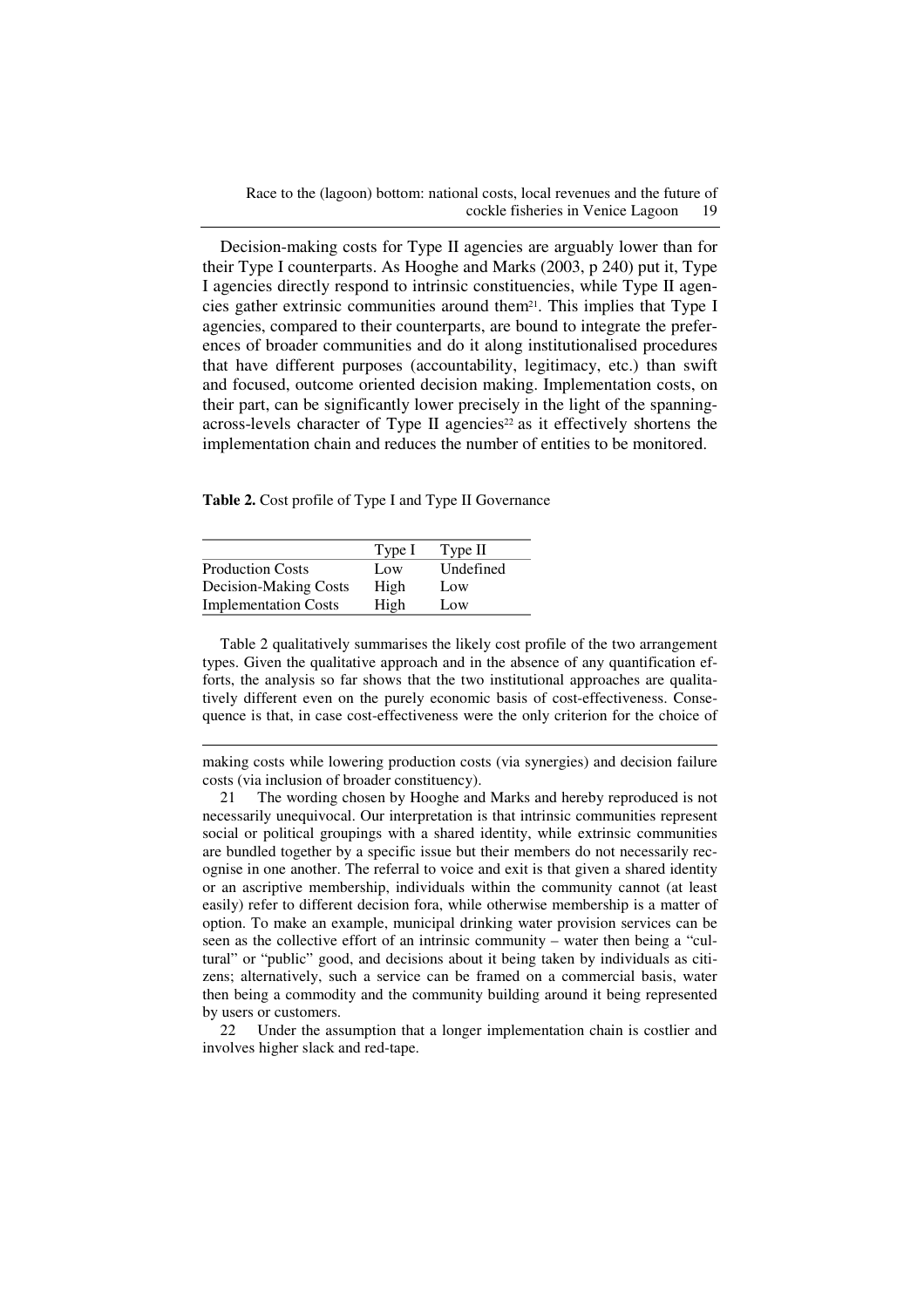the institutional design and in case one intended to structure the decision along the dimensions involved by the line of reasoning sketched above, any judgement on the appropriateness of such a choice for a particular resource regime would then depend on an estimation of the incidence and relative importance of these four main cost categories.

Taking a more positive stand, the interpretative power of the Type I vs. Type II dichotomy could be tested by comparing the cost-effectiveness of alternative Type I / Type II set-ups with the tasks effectively undertaken by the agencies at hand. In other words, what kind of agency would we expect to find for each of the two regimes? Is this in harmony with the kind of agency we actually find? We rephrase the question in these terms: Does the actual structure of the agency represent a potentially least-cost option in the light of the tasks the agency has to fulfil in the regime it belongs to? This step is undertaken in the next section, after locating both the fishery and the remediation regimes in the frame of Type I vs. Type II Governance.

#### **2. Application to the case**

Before any further step is made, the point should be raised that the contribution from Marks and Hooghe as well as that by Birner and Wittmer referred to in the previous section both represent exploratory efforts. Similarly, the attempt to join them and derive a cost structure that captures the rationale behind the present agency structure is to be understood in exploratory terms and requires a degree of further adaptation before it can be fruitfully narrowed down to the case at hand.

The institutional arrangements concerning fishery and remediation in Venice lagoon match in many points the Type I and Type II dichotomy. In particular, we focus our attention on two elements: the multi-purpose vs. single character of an agency and the agency's jurisdiction following or not following political/administrative borders. As shown in Table 3, the fishery regime is led by an agency, PoV, which is multi-purpose and respects the political/administrative boundaries, while MAV/CVN does not respect them and has a single-purpose nature.

|                       | Respecting political/administrative boundaries |         |  |
|-----------------------|------------------------------------------------|---------|--|
|                       |                                                |         |  |
|                       | ves                                            | Nο      |  |
| Single-purpose agency |                                                | MAV/CVN |  |
| Multi-purpose agency  | PoV                                            |         |  |

**Table 3.** Political/administrative boundaries and single vs. multi-purpose agencies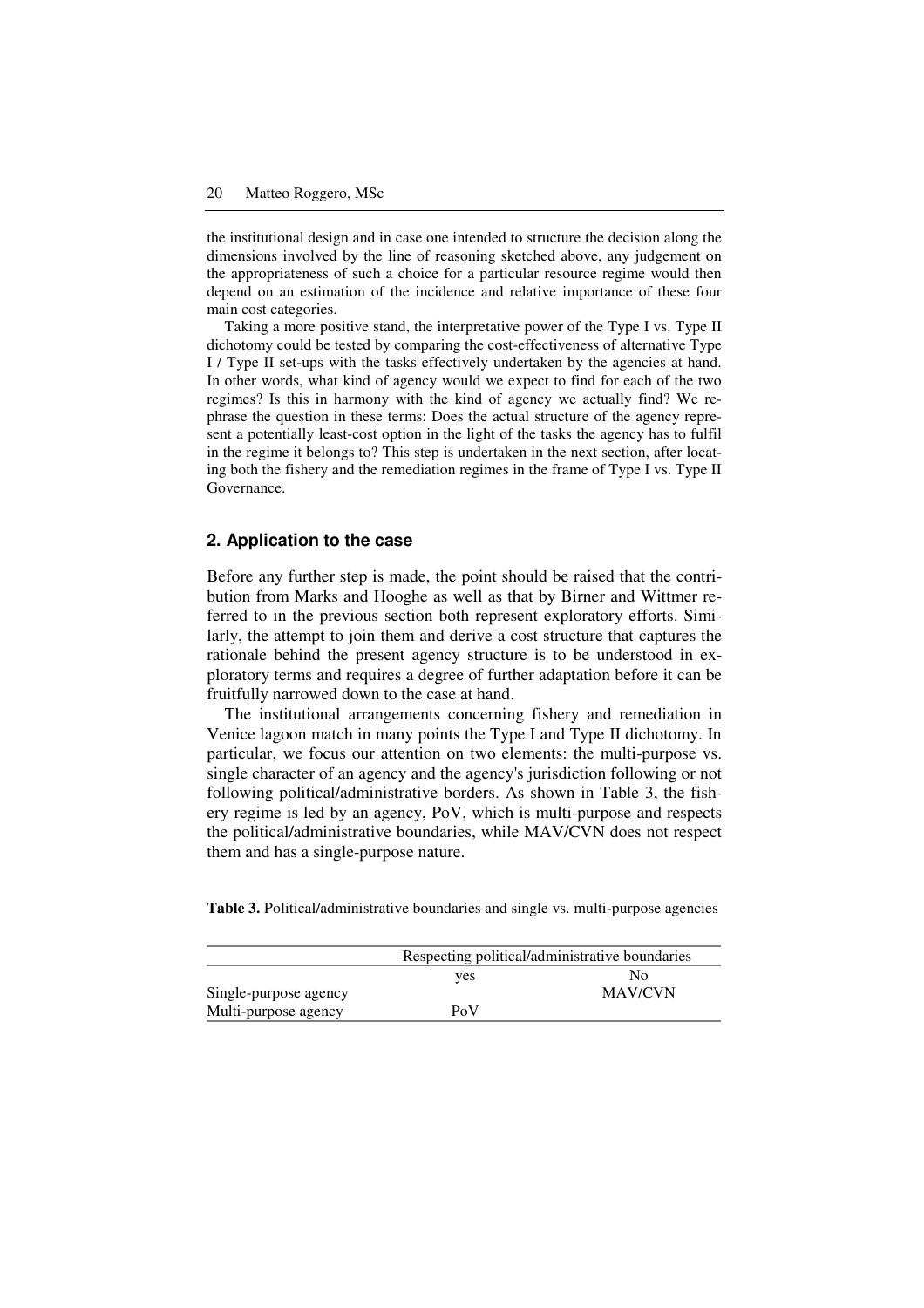How does this impact the cost categories highlighted above? We try to answer this question with specific reference to the task assigned to both agencies within the regime they belong to. Considering the fishery regime, production costs refer to the process of license issuance, while decision making costs are those connected with the definition of a fishery policy for the lagoon. Finally, implementation costs are represented by the monitoring of the fishing activities in the lagoon, together with the issuance of fines and eventually prosecution of transgressors.

In these respects, production costs are likely to be lower for PoV as a multipurpose agency than for a single-purpose one. It appears to be so in the light of the bureaucratic apparatus of PoV, which can reap economies of scope from the very fact of dealing with a number of different issues. To set up a bureaucracy from scratch for the running of the licensing system would arguably be more costly. PoV seems therefore to be a sensible choice in terms of production costs. The same can be said for decision-making costs.

If decision making concerns fishery policy in the lagoon, the cost connected with it are better dealt with by PoV in the frame of the political/administrative architecture than by an agency outside it: in particular, defining a fishery policy in the lagoon requires a degree of coordination from all centres of decision making within the lagoon boundaries. PoV not only has the boundaries that best match with those of the lagoon, but represent an "optimal" level for similar decisions to be taken: authorities one level above PoV (the Region) would have to differentiate between Venice and other provinces in order to best capture its preferences, while authorities one level below it (Municipalities), would require a level of coordination only PoV can offer.

As far as implementation is concerned, monitoring and enforcing the regime is a competence of police bodies anyway, making the related costs irrelevant for the design of an agency. In particular, there is no substantial reason to attribute better coordination between an agency and police branches either on the basis of the agency's multi-purpose vs. single purpose character or on the degree of the agency's embeddedness in the political/administrative architecture.

Moving to the remediation regime, MAV/CVN represents an agency dealing with medium and large scale infrastructural projects that, in the light of Venice's unique configuration, require innovation and a high degree of specialisation. Moreover, dealing with flood protection, MAV/CVN is required to act swiftly and effectively for the preservation of assets of national interest and ultimately for the safeguard of a world heritage ecosystem. In these terms, the relevant preferences to guide action within the remediation regime are those of the broader national (eventually international) community rather than only those of the lagoon dwellers. It's ultimately this basis that justifies the channelling of national funds<sup>23</sup>.

 $\overline{a}$ 

<sup>23</sup> An alternative and purely theoretical approach would be that of a wealth transfer on solidarity basis to be equated to the costs of eventual social unrest events spreading over boundaries of the lagoon area. Since poverty is not exactly an issue in Venice, we choose not to explore this nevertheless interesting option.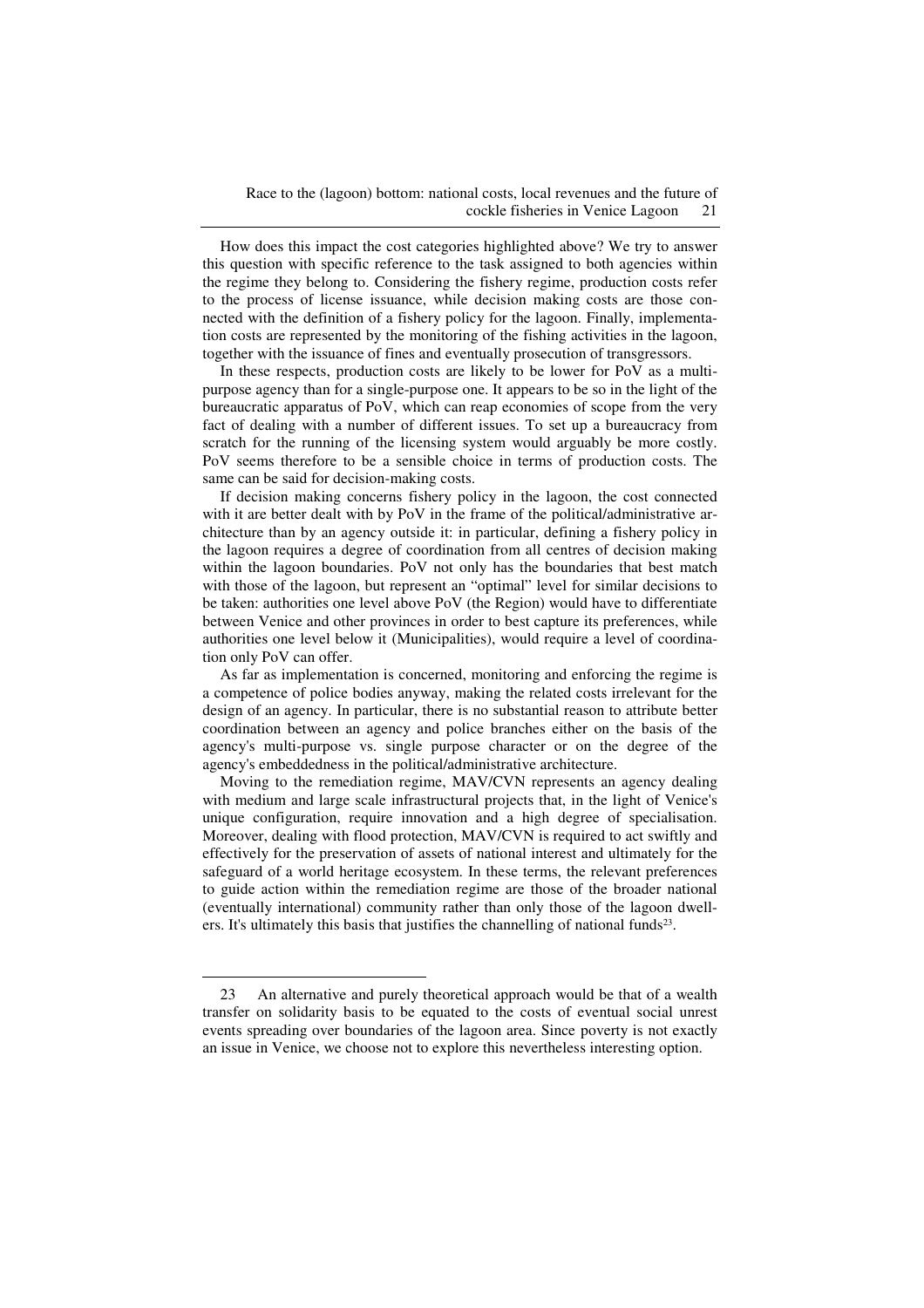Representing a single-purpose agency, production costs are likely to be high. Nonetheless, given the high degree of specialisation required, it is unlikely that economies of scopes would substantially alter its cost-effectiveness profile: similar activities are not performed elsewhere within the field of action of MAV; there are therefore no savings or synergies to be reaped by bundling activities within a multi-purpose agency – a single-purpose agency appearing therefore to be the most cost-effective option. Besides, the cooperation with CVN can arguably provide a further layer of economies of scope as it comprises several engineering companies acting elsewhere in the country $24$ .

Besides, the fact of not respecting political/administrative boundaries has direct consequences in terms of decision-making costs. Multi-tiered decision processes require a degree of coordination on substantive issues and simply take longer time. MAV/CVN represents instead the shortest decision chain possible; it is therefore fair to consider its set-up as an economising option that bypasses an otherwise three-tiered decision-making process and replaces it with the instalment of Safeguard Commission and CCC.

Finally, cost-effective implementation is arguably boosted by the ecological boundaries of MAV/CVN which, differently from those of an equivalent Type I agency at national level, match perfectly with the extent of the lagoon. Given the above, both agencies seem to represent a cost-effective option for the tasks they are set to fulfil. More specifically, the choice of a nested, multi-purpose agency seems appropriate for the fishery regime, while a single-purpose agency with a jurisdiction based on ecological ground seems best suited for the remediation regime.

The multi-level governance setting produced by fishery and remediation regime seems here to fulfil the requirement of agencies structured along cost-effectiveness guidelines. In the light of this, how should the regime of subsidisation be considered? The concluding section elaborates on this.

# **Discussion and Conclusions**

 $\overline{a}$ 

Part I has approached the consequences for Venice lagoon of establishing separated institutional architectures for ecologically joint processes. The institutional arrangement emerging from a joint consideration of fishery and remediation has revealed an asymmetrical structure of rewards and burdens substantially channelling national taxpayers' contributions into

<sup>24</sup> The talk is here of economies of scope and not of economies of scale as production costs refere to those interventions taking place in the lagoon. Economies of scale are realised when fixed costs can be spread of a bigger production, lowering average/marginal costs. Instead, the fact that CVN subunits are also active outside the concession allows for fixed costs to be spread on a number of different productions – correctly termed as economy of scope.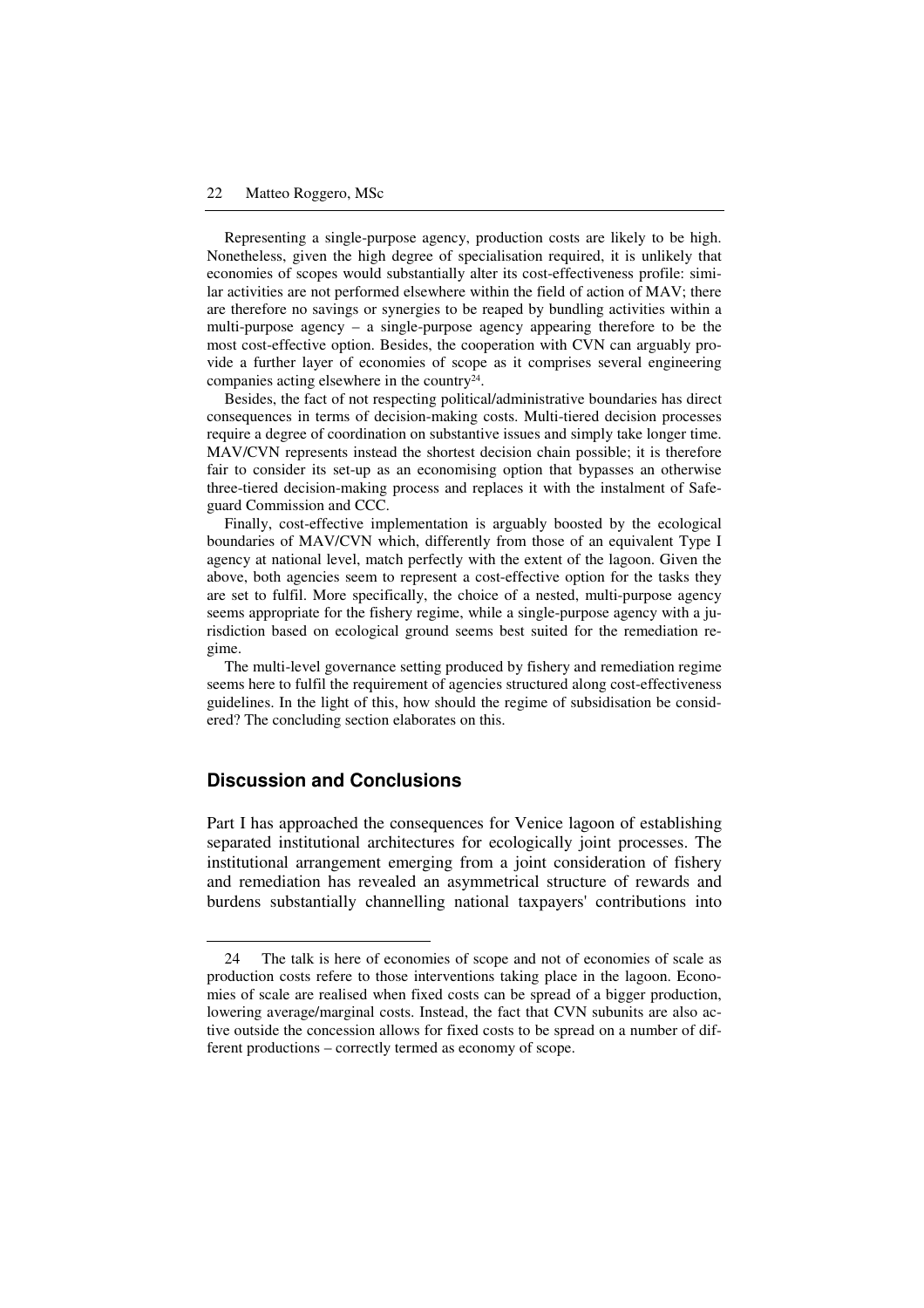mostly local private hands. Moreover, the pillar of such an asymmetrical structure, represented by the very concept of systematic environmental damage and recovery through engineering interventions, is incompatible with the officially endorsed goal of a transition to aquaculture. Hence the present institutional setting provides legal and ultimately societal protection to an officially unwanted resource regime.

Part II has explored the rationale behind such an asymmetrical institutional set-up. The asymmetry has been portrayed in terms of local vs. national level, hence representing a "scale mismatch". The analysis has shown that it is cost-effective to entrust the fishery regime to a multipurpose, nested agency at local level such as PoV. PoV, according to the literature on multi-level governance, resembles a traditional, "Russian Doll" type I jurisdiction. The analysis has also shown that, on the other hand, it would not be cost-effective to entrust the remediation regime to a similar or the same agency: for such a task, instead, a cross-level, singlepurpose, "Marble Cake" type II agency would be the cost-effective option. Hence we identify a "type mismatch" directly linked with "scale mismatch" at the roots of the subsidisation problem.

At this point, we will restrain from generalising that every type mismatch linked with a scale mismatch leads automatically to distributional issues as found here. Though, keeping both feet in the lagoon context, it is safe to say that the issue of asymmetrical distribution of burdens/rewards has its very core in the separated institutionalisation of the two regimes: if, singularly taken, institutions produce coherent agencies (as shown in Part II), at a joint consideration they raise not only a considerable problem of indirect subsidisation but an even worse deficiency in terms of an institutional lock-in (as shown in Part I).

Such a lock-in is represented by the converging interest, from both sides, in the continuation of the present institutional set-up. Such an interest, we argue, is deeply rooted in the separation between the two regimes, in spite of the cost-effectiveness rationale behind it. More specifically, the interplay between the two institutions is somehow preempted by the fact that, within the remediation regime, economic activities in the lagoon are considered as a given. Indeed, MAV/CVN has only a minor, consulting role to play in the annual re-shaping of fishing opportunities in the lagoon<sup>25</sup>.

 $\overline{a}$ 

<sup>25</sup> It is noteworthy to stress that, if institutions are considered as processes of societal crafting and re-shaping of individual opportunities (Bromley 2006; Vatn 2005), it is this very circumstance that makes remediation and fishery management two separated institutional settings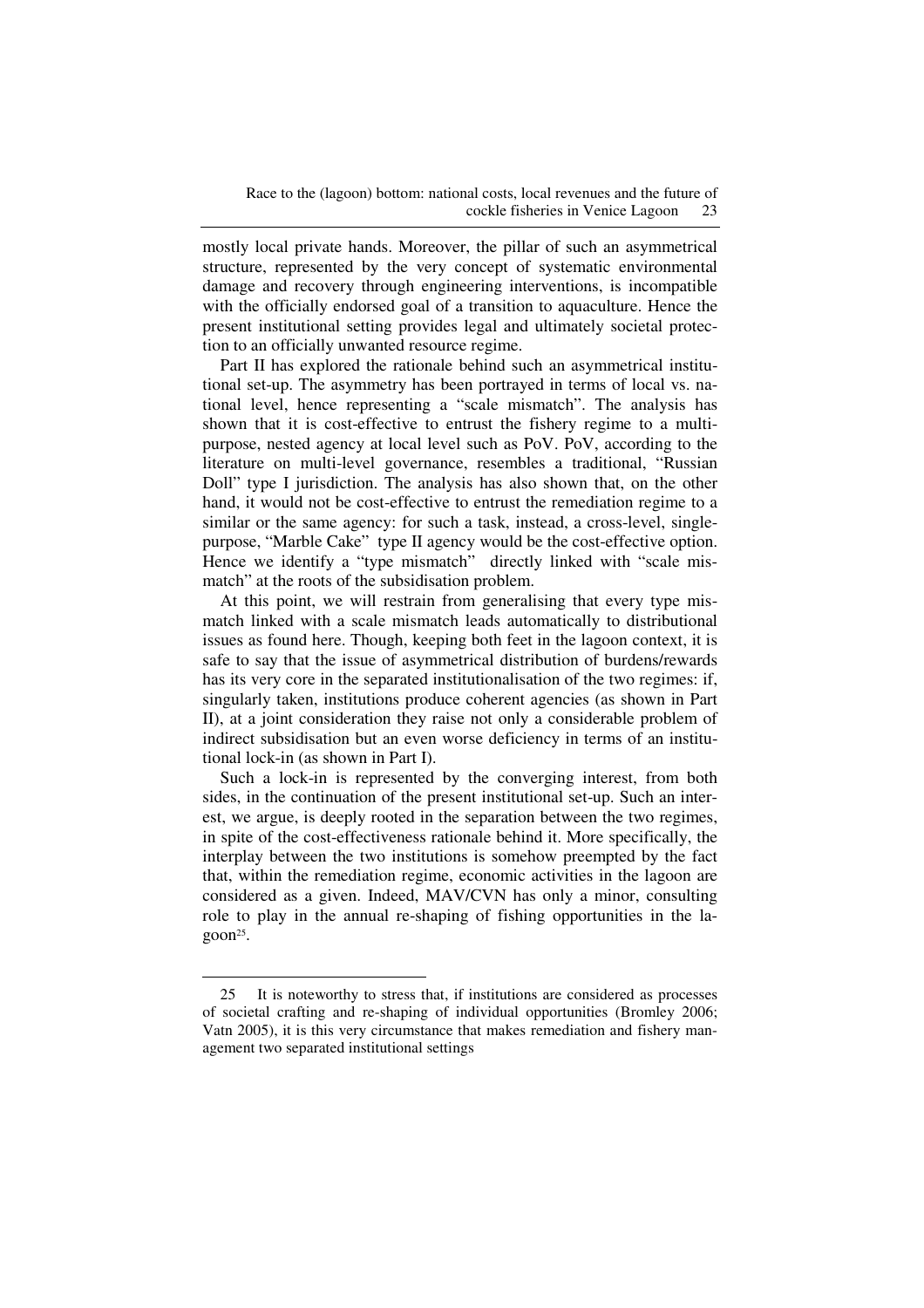$\ddot{\phantom{a}}$ 

Elaborating further on the argument of separated institutionalisations, those scholars questioning the "external" character of externalities (Vatn and Bromley 1994; Martinez-Alier 2003; Paavola and Adger 2005) find in the present case a strong confirmation on two issues: 1) cost-shifting represents a better perspective on externalities than "unwanted effects" and 2) it's precisely the institutional setting that either condemns or grants protection to these transfers of wealth.

Hence, the distributional issues raised by the overall regime are not only hidden but also in-borne, nor would any re-scaling of either individual regime represent an appropriate option<sup>26</sup> to mend for them. We support hereby the conclusions reached by Moss (2004) envisioning a trade-off between "fit" and "interplay" in institutional design: since problems of "fit" cannot always be fully accounted for in the crafting of institutions, it appears necessary to structure agencies in such a way that enhances their interplay capabilities for the complementary part they cannot "fit" to.

Summarising, Part I identifies a deficiency in the institutional set-up and links it with the mismatch that comes from having set-up a national agency for the remediation of an inherently local nuisance. Part II shows, then, that such a mismatch can be justified on cost-effectiveness ground – effectively preempting any solution based on the re-scaling of either regime. Hence, solutions shall be sought in terms of institutional interplay.

Specifically, the deficiency these agencies show lies ultimately in their attempt to autonomously deal with processes that are connected with one another. The institutional barrier that keeps economic activities and remediation separated has been identified as the major obstacle to a transition long called for by the authorities themselves. Hence, integrating remediation in the broader spectrum of the lagoon's economic planning appears to be a necessary step. This represents our recommendation to decisionmakers. Realising the full spectrum of beneficiaries and contributors of this complex institutional setting represents, we argue, a promising move towards an adequate understanding of the challenges it currently faces.

<sup>26</sup> This would indeed represent the most straightforward prescription from the point of view of fiscal federalism. It has been mentioned before that a second option from the same school of thought would consist in a compensation payment between the two regimes – the equivalent of a Pigouvian tax. We do not enter on this discussion for two reasons: the first is that a Pigouvian tax would raise the Pigouvian-Coasean debate (Vatn and Bromley 1994), a settlement of which is beyond the purposes of this paper; the second reason is that the imposition on the fishery community of a payment amounting to half of their revenues is simply not feasible.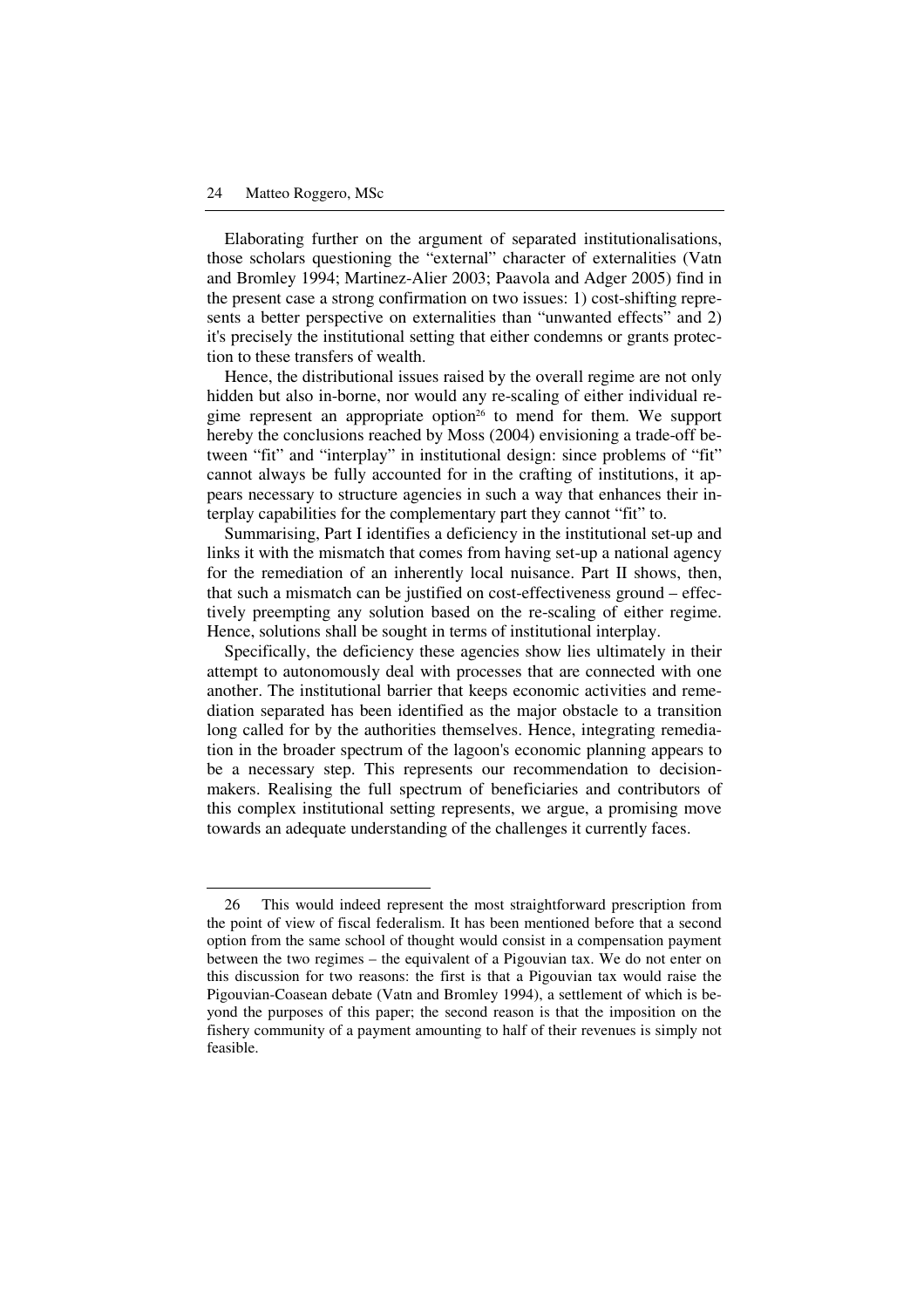Race to the (lagoon) bottom: national costs, local revenues and the future of cockle fisheries in Venice Lagoon 25

# **Acknowledgements**

Between 2005 and 2007, the author of this paper has assisted a member of Ufficio di Piano, an expert board advising the Italian Government on the management of Venice Lagoon. Currently, the author is taking part to GoverNat, Multi-level governance of Natural Resources: tools and processes for Water and Biodiversity. GoverNat is a Marie Curie Research Training Network in the 6th Framework Program of the European Commission. Its focus is research and training in several aspects of multi-level environmental governance. The present paper is a first application of GoverNat approaches to the case in Venice, Italy. The author would like to thank Oliver Fritsch, Jouni Paavola, Heidi Wittmer and Felix Rauschmayer for their precious comments on an earlier draft of this paper.

#### **References**

- Bache I, Flinders M (eds) (2004) Multi Level Governance. Oxford University Press
- Birner R, Wittmer H (2004) On the 'efficient boundaries of the state': the contribution of transaction-costs economics to the analysis of decentralisation and devolution in natural resource management. Environment and Planning C: Government and Policy 22: 667 – 685
- Bromley D (2006) Sufficient Reason: Volitional Pragmatism and the Meaning of Economic Institutions. Princeton University Press, Princeton
- Italian Government (1973), Interventions for the safeguard of Venice, Law 171, April 16, 1973 (in Italian)
- Italian Government (1984) New interventions for the safeguard of Venice, Law 798, November 29, 1984 (in Italian)
- Italian Government (1995) Urgent interventions for the recovery and upgrade of the wastewater treatment systems and of the sanitation infrastructure of the historical centres and on the islands of Venice and Chioggia, Law 206, May 31, 1995 (in Italian)
- Italian Government (2001) Target Law Delegation to Government concerning strategic infrastructures and production sites and other interventions for production growth, Law 443, December 21, 2001 (in Italian)
- Longo A, Rosato P (2004) Small scale fishery and the "sustainable" fishery management in Venice lagoon: an analysis based on the theory of the "commons" (in Italian). Paper available online at feem.it
- Granzotto A, Franzoi P, LongoA, Pranovi F, Torricelli P (2001) Fisheries in Venice lagoon: a sustainability path that values traditions. State of the art (in Italian). Paper available online at feem.it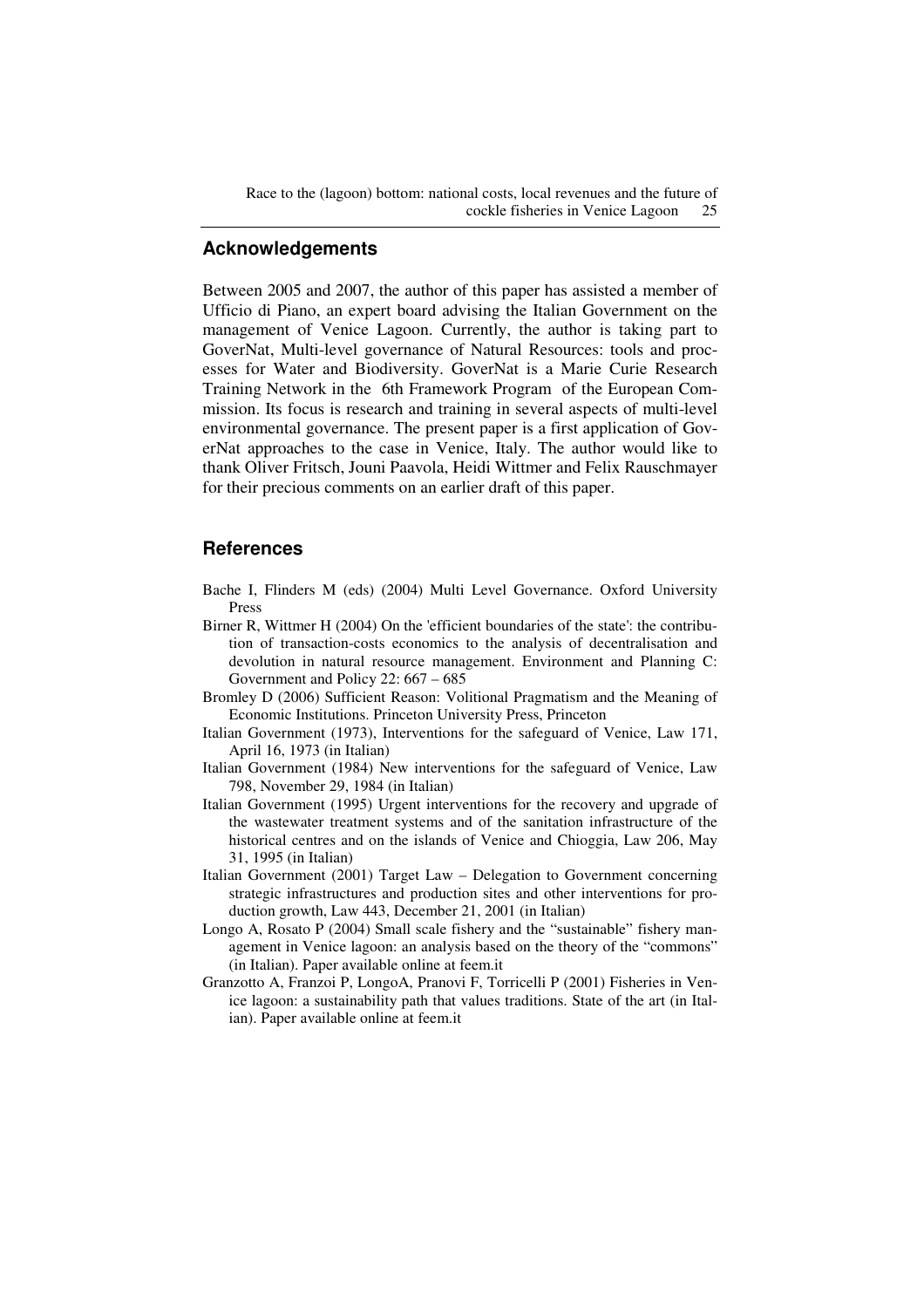- Martinez-Alier J (2003) Ecological distribution conflicts in a context of uncertainty (Draft). Document available on-line
- Moss T (2003) Solving Problems of 'Fit' at the Expense of Problems of 'Interplay'? The Spatial Reorganisation of Water Management following the EU Water Framework Directive (draft). Published by the Institute for Regional Development and Structural Planning, Erkner. Available online at www.irsnet.de/workpaper3.htm
- Nunes, PALD, Rossetto L, de Blaeij A (2003) Monetary Value Assessment of Clam Fishing Management Practices in the Venice Lagoon: Results from a Stated Choice Exercise. Paper available at feem.it
- Oates WE, Portney PR (2001) The political Economy of Environmental Policy. Resources for the Future. Discussion paper
- Ostrom E (1999) Institutional Rational Choice An Assessment of the Institutional Analysis and Development Framework. In: Sabatier PA (ed) Theories of the policy process. Westview Press, Boulder, US, pp 35 –71
- Paavola J, Adger N (2005) Institutional Ecological Economics. Ecological Economics 53: 353 – 368
- Pranovi F, Libralato S, Raicevich S, Granzotto A, Pastres R, Giovanardi O (2003) Mechanical clam dredging in Venice Lagoon: ecosystem effects evaluated with a trophic mass-balance model. Marine Biology 143: 393 – 403
- Province of Venice (2006) Regulation act for the execution of fishing activities in the internal freshwaters and salt water of Venice Lagoon (in Italian)
- Province of Venice/Press Office (2007a) Large scale confiscation of cockles in front of the petrol chemical site (in Italian). Press release on July 9, 2007
- Province of Venice/Press Office (2007b) Operation against fishing in polluted areas: two tons of cockles thrown back into the lagoon (in Italian). Press release on July 19, 2007
- Province of Venice/Press Office (2007c) Polluted cockles, another confiscation in the lagoon (in Italian). Press release on July 20, 2007
- Regione Veneto (1998) Regional Law on Fisheries no. 19/1998 (in Italian)
- Silvestri S, Pellizzato V, Boato M (2006) Fishing across the centuries: What prospects for the Venice Lagoon? Paper available at feem.it
- Vatn A (2005) Institutions and the environment. Edward Elgar, Cheltenham, UK and Northampton, US
- Vatn A, Bromley D (1994) Externalities A market model failure. Environmental and Resource Economics 9: 135 – 151
- Young O (2002) The institutional dimensions of Environmental Change. MIT Press

# **Internet Sources**

- Wikipedia.org
- Magisaque.it (website of MAV)
- SalVe.it (website on safeguard activities by CVN)